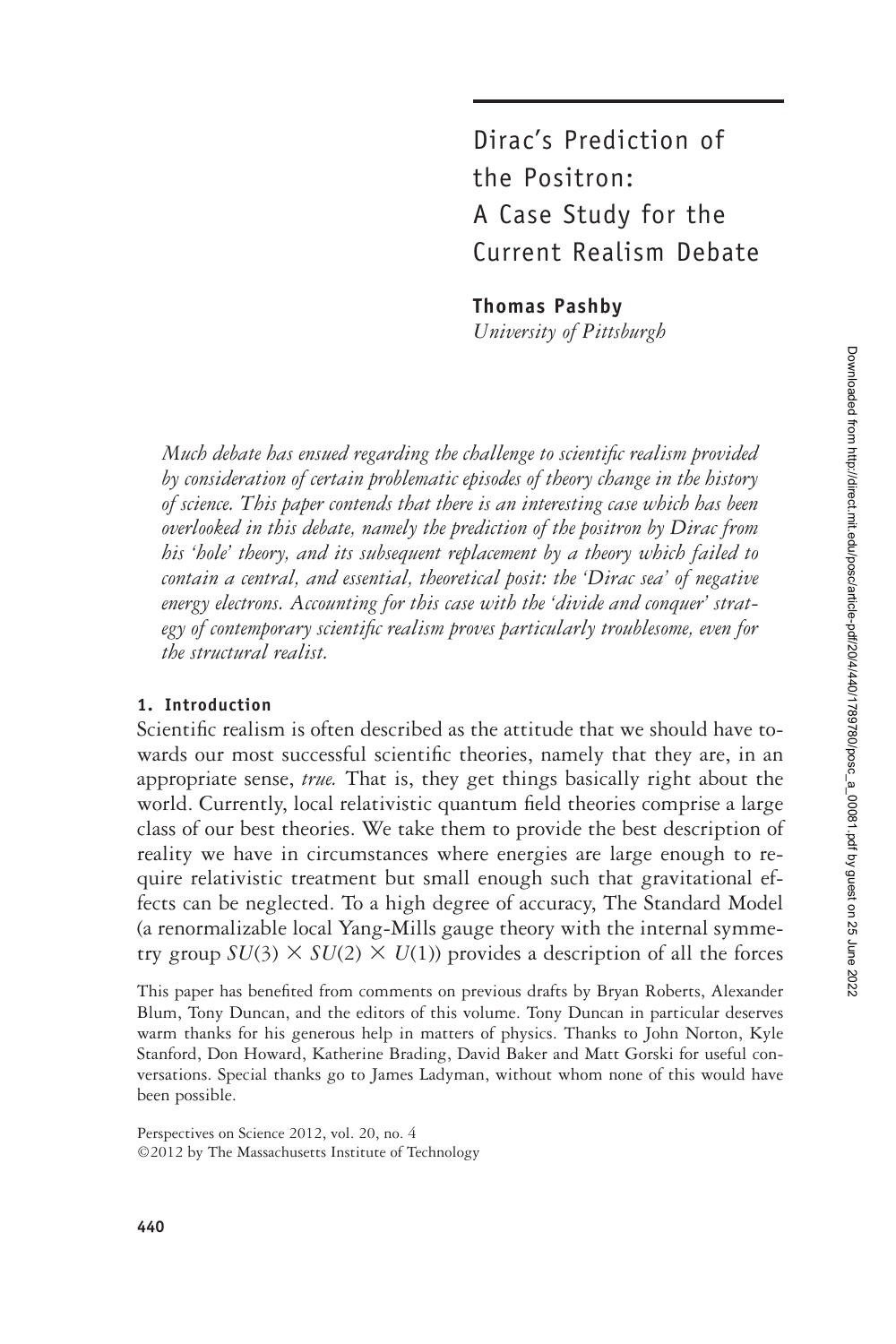and phenomena encountered so far in terrestrial physics, save gravity. One of the central characteristics of these theories is the ubiquity of antimatter: each particle (or better, quantum matter field) possesses a partner with, roughly, the same mass and opposite charge.<sup>1</sup>

The existence of antimatter was predicted by Dirac in 1931 from formal properties of the relativistic electron equation he had discovered in 1928, on the basis of arguments that were almost entirely theoretical. Since the Dirac Equation was the first successful application of the requirement of relativistic invariance to quantum mechanics, *prima facie* it seems Dirac's successful prediction of antimatter embodies just the characteristics that the realist finds most compelling: a unification of two theories with disparate empirical support resulting in the prediction of entirely novel phenomena. However, the 'hole' theory he based his arguments upon was later supplanted, along with its essential posit: a completely filled 'sea' of negative energy electrons.

The realism debate has been characterized as a pull between two competing arguments: the No Miracles Argument (attributed to Putnam 1975), which argues from the success of scientific theories to their truth, and the Pessimistic Meta-Induction (attributed to Laudan 1981), which points to instances where theories which the realist would have taken as true have been replaced by theories failing to contain their central theoretical posits. The task for the contemporary realist in making sense of the historical record is, therefore, to construct a philosophical account of science that respects the realist intuition of the NMA, while avoiding falling foul of the cases adduced in support of the PMI.

This paper contends that philosophers of science engaged in this project have failed to consider a rich historical episode that deserves their attention: Dirac's prediction of antimatter, and the subsequent replacement of hole theory by local relativistic quantum field theory (the Quantum ElectroDynamics of Feynman, Schwinger and Tomonaga). It is my contention that Dirac's negative energy electron sea deserves a place in Laudan's famous 'laundry list' of discarded theoretical posits alongside caloric and the ether, and is a case worthy of serious consideration by the current generation of scientific realists due to its close relation (genetically and theoretically) to our current best physical theories.

One reason which might explain why this example of theory replacement has been overlooked is the lack of a suitable historical resource. Although there are many which cover some of the requisite territory (Moyer

1. For a clear account of the "naïve" view of antimatter, and a mathematically sophisticated replacement see Baker and Halvorson (2010). On this topic see also Wallace (2009).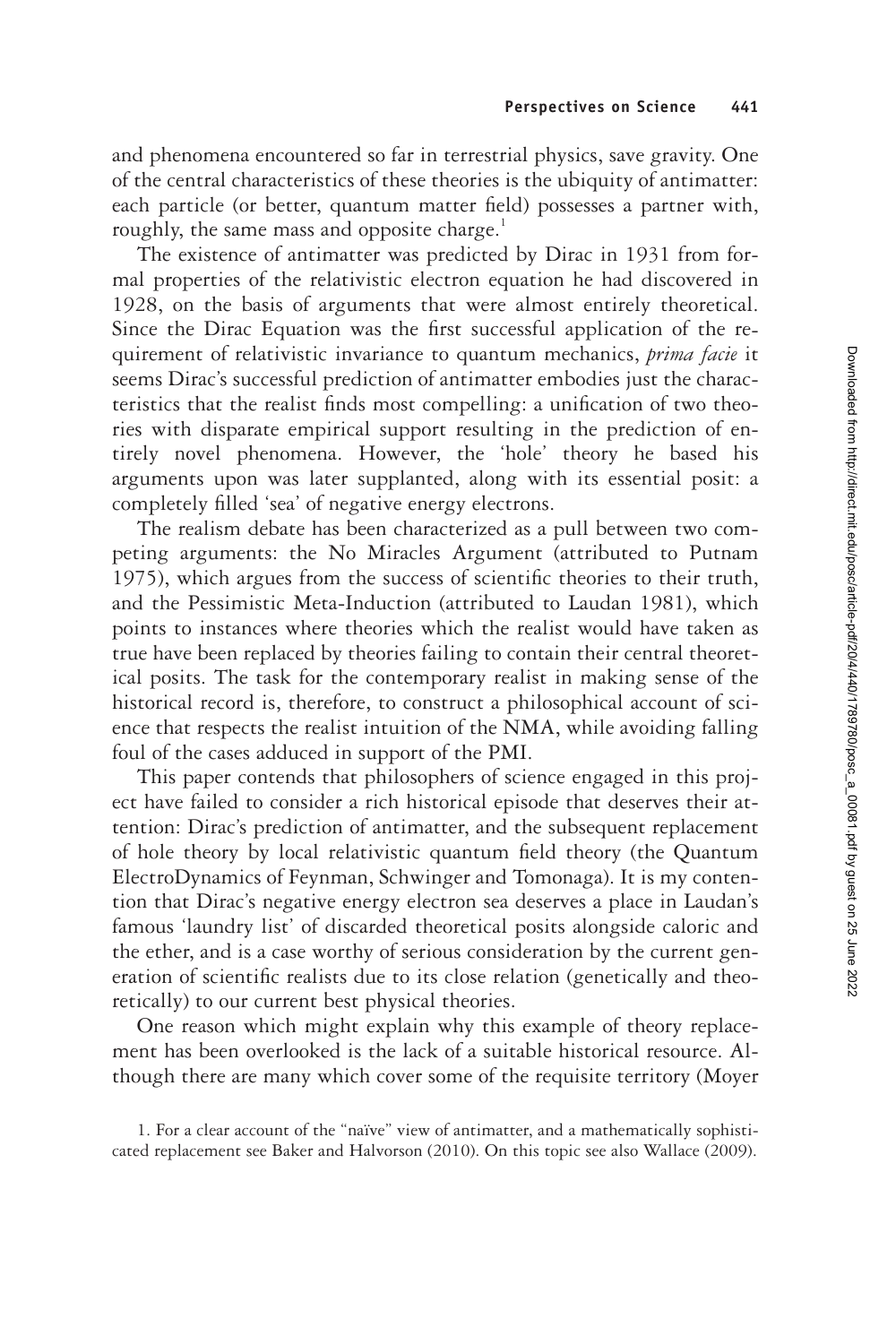1981a, 1981b; Pais 1986; Darrigol 1988; Kragh 1990; Miller 1994; Schweber 1994; Roque 1997; Mehra and Rechenberg 2001), the role of hole theory in the transition from non-relativistic quantum mechanics to the quantum electrodynamics of the post-war years has not yet been subject to a comprehensive study. The first aim of this paper, therefore, is to present the historical details in a readily digestible form, which demonstrates to the philosopher of science the relevance of this episode for the scientific realism debate.

The second aim is to present a philosophically motivated account of the challenge that the success of hole theory, closely followed by its replacement, poses to scientific realism. One of the guiding assumptions is that the historical and theoretical details matter. In other words, it is not enough to consider theories in the abstract, as set-theoretic constructions or otherwise, since doing so would obscure or ignore distinctions and developments which are relevant to the questions scientific realism seeks to address. However, another reason why this episode might have been overlooked is the continued controversy surrounding the interpretation of relativistic quantum field theory, and quantum mechanics is general. Insofar as it is possible, these general concerns will be bracketed in what follows, but it is assumed that it is incumbent on the realist to account for the success of these theories in a way that also respects their historical development.

The philosophical work in which Dirac's prediction has featured most prominently—namely as a case study for Hanson (1963) in his work on the 'logic of discovery'—could be taken to question whether Dirac's prediction of his *anti-electron* deserves to be considered as a prediction of the *positron* soon to be observed by C. D. Anderson. Although it will become apparent that there is a degree of fortuity about the chain of reasoning which led to Dirac's prediction, I will maintain that there is no reason not to accord to it the status of a genuine prediction of antimatter. However, as will become apparent, the details of the logic of discovery and its replacement by a different 'logic of justification' are important for the sorts of considerations that feature in asking the central question, namely: is scientific realism a plausible explanation of the empirical and predictive success of the Dirac equation, and its hole theoretic interpretation?

The paper is organized as follows. In Section 2, I present the relevant history pertaining to Dirac's prediction and the subsequent replacement of hole theory by QED. Although much of the story is well known, Weyl's role in the prediction of antimatter is often underappreciated and proves to be crucial in understanding Dirac's chain of reasoning. In Section 3, I use this case to mount a Laudan-style challenge to the scientific realist. I then proceed to assess the prospects for success of two well known re-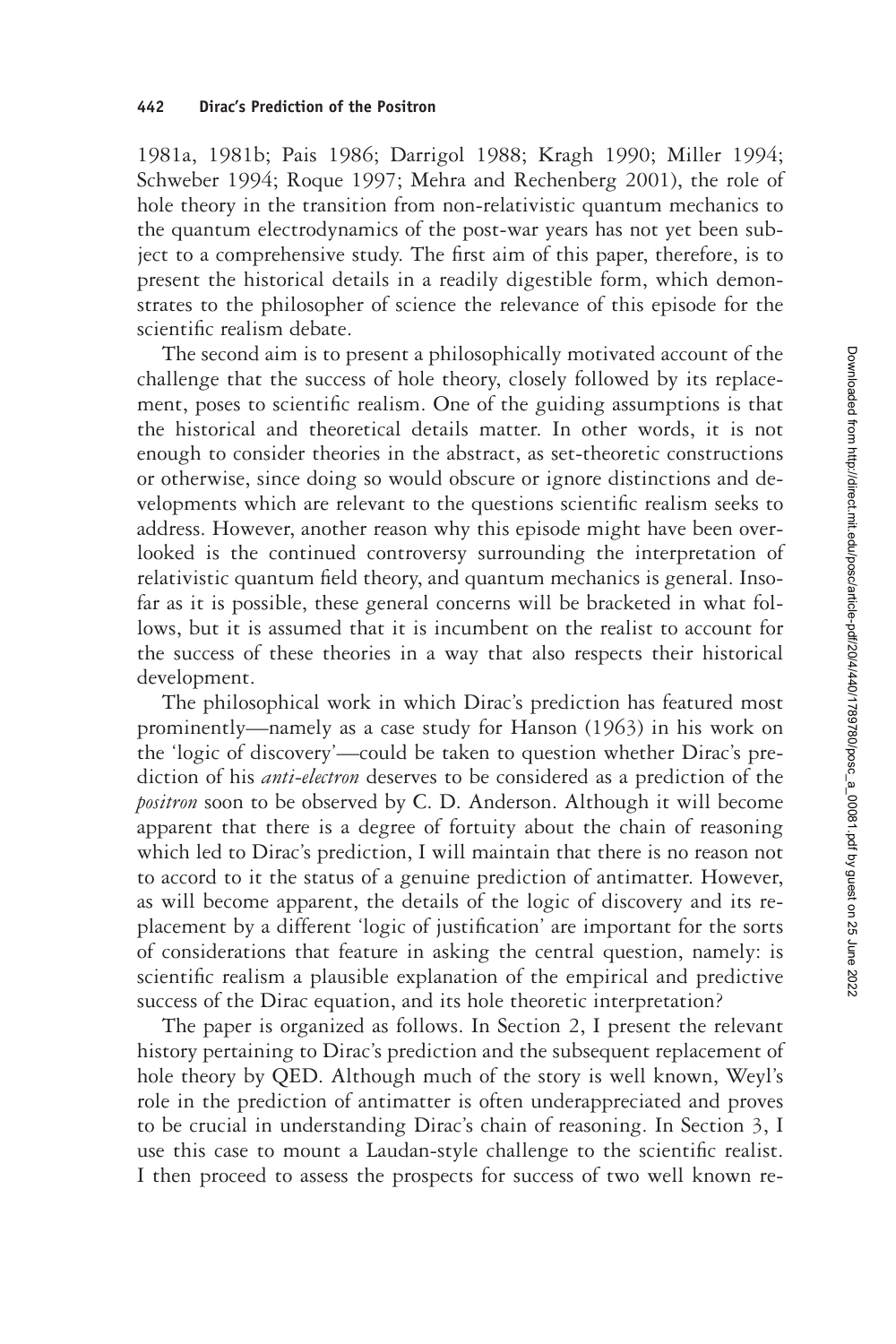sponses of the contemporary scientific realist to this kind of argument. Section 4 discusses what I term *restrictive realism*, exemplified by Psillos (1999), while Section 5 considers how structural realism might fare in this case. I argue that each faces difficulties in accounting for the success of hole theory, but it seems that structural realist has more room to maneuver. The reader who wishes to skip the historical detail and go straight to the philosophical discussion may proceed directly to Section 3, aided by this schematic account of the history.

Chronology of Developments Leading to Dirac's Prediction

- 1. Relativistic invariance of the wave equation (Klein 1926; Gordon 1926).
- 2. Consistency with Dirac's quantum mechanics (his transformation theory of Dirac 1927b).
	- $\rightarrow$  Linearity of the wave equation in time and momentum.
	- $\rightarrow$  The Dirac Equation (Dirac 1928).
- 3. Klein paradox (Klein 1929).
- 4. Pauli Exclusion Principle (phenomenologically justified).  $\rightarrow$  Filled negative energy states (the 'Dirac sea').  $\rightarrow$  'Holes' in the sea are positive energy particles (hole theory). The holes behave as positively charged particles with positive energy.  $\rightarrow$  Holes are protons. Pair production/annihilation. (Dirac 1930).
- 5. Completely filled vacuum state (Oppenheimer 1930).
- 6. Symmetrical masses in the presence of interactions (Weyl 1931).  $\rightarrow$  Prediction of 'anti-electron' (Dirac 1931).

## **2. Historical Case Study: The 'Hole' Story**

# 1. The Magic: The Dirac Equation

With the completion of his transformation theory (1927b), Dirac regarded the interpretation of quantum mechanics—both kinematically and dynamically—as essentially fixed. By extending and modifying classical mechanics, he had established a systematic means for giving unambiguous answers to all experimental questions that could be posed of an ensemble of identical quantum systems (the probabilistic nature of the answers provided by the application of this recipe to a single system never really troubled Dirac). With this work completed, he devoted his energies to the task of finding a satisfactory relativistic treatment of the electron.<sup>2</sup>

Relativity was Dirac's early passion, and he had been concerned with

2. This section draws on Dirac (1977), Kragh (1990), and Mehra and Rechenberg (2001).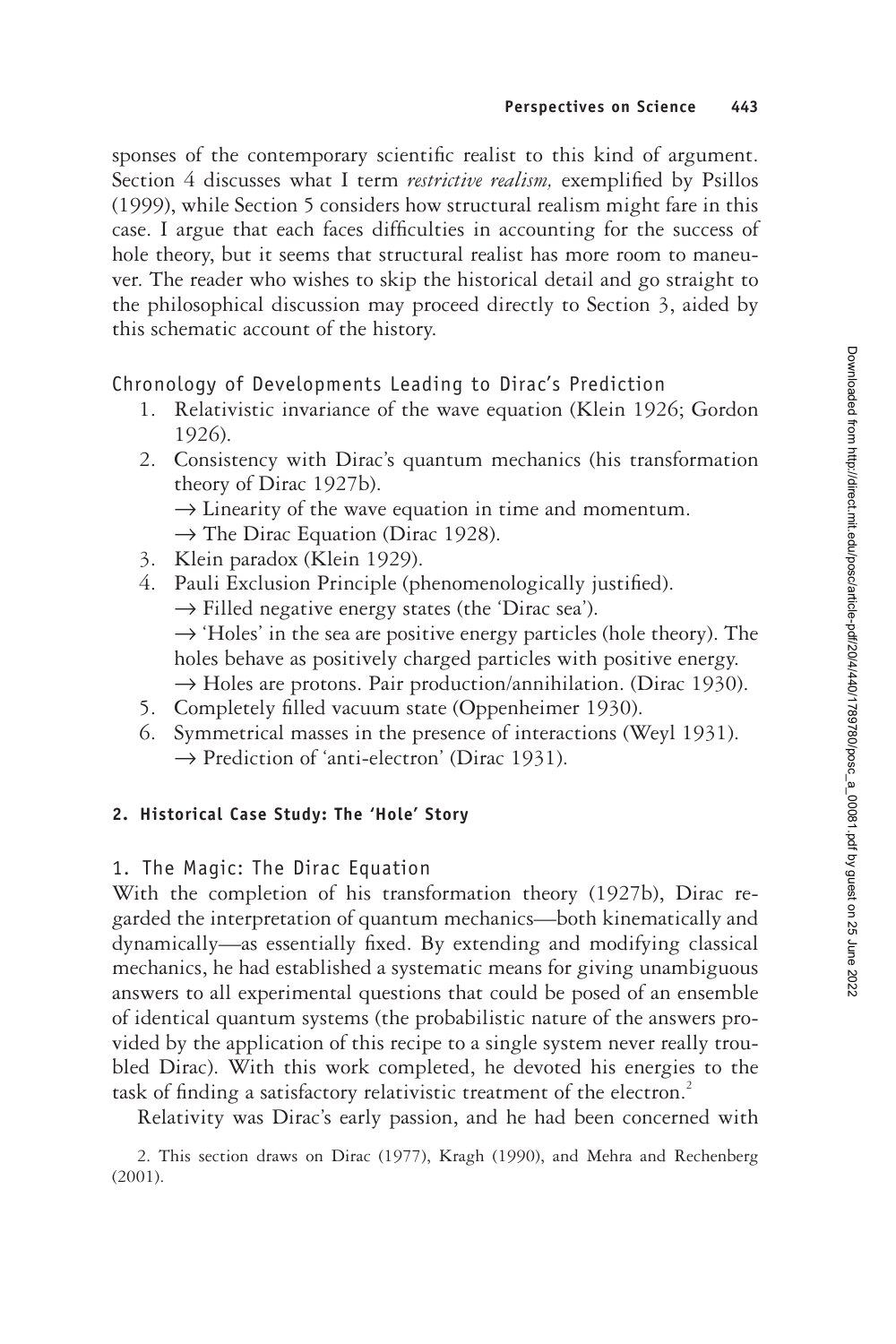#### **444 Dirac's Prediction of the Positron**

the relativistic treatment of problems in quantum theory since he first became a graduate student at St. John's, Cambridge in 1925. This concern led to his relativistic treatment of the Compton effect (1926, 1927a), in which radiation is emitted by an electron in electromagnetic field. A note added in proof to the later paper indicates his awareness of Gordon's (1926) work, which utilized the Klein-Gordon equation to calculate the field produced by a moving electron.

The Klein-Gordon equation was the result of a straightforward relativistic generalization of the Schrödinger equation, obtained by applying the quantum substitutions for the momentum and energy to the relativistic mass-energy equation  $E^2 = p^2c^2 + m^2c^4$ . In fact, this equation had been written down by Schrödinger himself as early as 1925, but was discarded due to its failure to reproduce the correct hydrogen spectrum. The Schrödinger equation for a free massive particle (in one dimension) is obtained from the classical expression for the Hamiltonian as follows,

$$
H = \frac{p^2}{2m}; \ \ p \to \hat{p} = i\hbar \frac{\partial}{\partial x}
$$

$$
i\hbar \frac{\partial}{\partial t} \Psi(x, t) = \hat{H} \Psi(x, t) = -\frac{\hbar^2}{2m} \frac{\partial^2}{\partial x^2} \Psi(x, t) \ .
$$

The (free) Klein-Gordon equation results from taking the relativistic energy and performing the same substitutions of momentum and energy operators for their classical counterparts. Since classically the Hamiltonian represents the energy of the particle, this suggests that the operator on the left hand side above is a suitable substitution for the energy *E.* So, in three dimensions this time, we have,

$$
p^2 \to \hat{p}^2 = -\hbar \nabla^2 = -\hbar \left( \frac{\partial^2}{\partial x^2} + \frac{\partial^2}{\partial y^2} + \frac{\partial^2}{\partial z^2} \right); \quad E \to \hat{E} = i\hbar \frac{\partial}{\partial t};
$$
  

$$
E^2 = p^2 c^2 + m^2 c^4 \to \hbar^2 \frac{\partial^2}{\partial t^2} \Psi(x, t) = (\hbar^2 c^2 \nabla^2 - m^2 c^4) \Psi(x, t).
$$

While this wave equation retains the Lorentz invariance of the original expression, from the perspective of Dirac's transformation theory it has a major flaw: whereas the Schrödinger equation is first-order in the time derivative, the Klein-Gordon equation is second-order. This meant that the interpretation of transformation theory that Dirac had developed could not be applied in full generality to the Klein-Gordon equation since the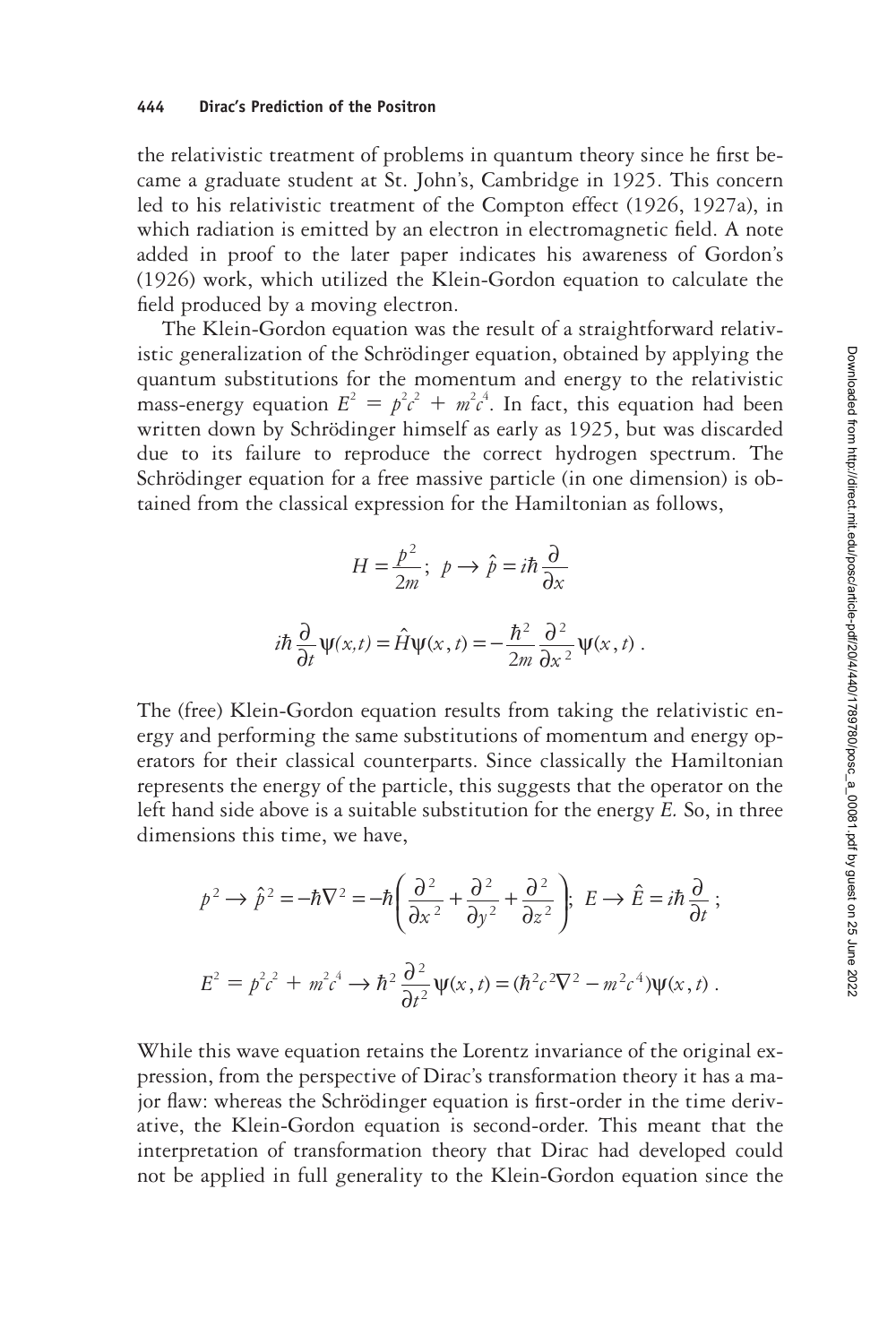evolution of the system was no longer determined by the specification of a state at a single time.

Convinced of the validity of transformation theory, Dirac set about finding a relativistic wave equation for the electron which would satisfy this requirement while agreeing with the Klein-Gordon equation in an appropriate way. Since the equation he sought would be first-order in time, i.e. linear in the zeroth component of the 4-vector momentum  $p_0$ , he took relativistic symmetry to imply it must also be linear in the vector momenta  $p_r$ ,  $r = 1,2,3$ . This meant that a satisfactory equation would be a linearized version of the Klein-Gordon equation, which would then result from taking the (Minkowski) product of the linear equation with itself. Speaking loosely, such an equation would be the square-root of the Klein-Gordon equation. So, absorbing factors of  $c$  into  $p_0$ , the wave equation he sought is of the form,

$$
(\rho_0 + \alpha_1 p_1 + \alpha_2 p_2 + \alpha_3 p_3 + \alpha_4 m c)\psi = 0.
$$

Although the four coefficients  $\alpha_{\mu}$  were initially unknown, the requirement of consistency with the Klein-Gordon equation placed significant constraints upon them since all cross-terms involving more that one momentum  $p_r$  must vanish, while squaring to unity. That is,

$$
\alpha_{\mu}^2 = 1; \alpha_{\mu}\alpha_{\nu} + \alpha_{\nu}\alpha_{\mu} = 0, \text{ for } \mu \neq \nu.
$$

The failure of commutativity displayed by these relations meant that the coefficients  $\alpha_{\mu}$  couldn't be ordinary numbers (*c*-numbers in Dirac's language). However, Dirac noticed that the  $2 \times 2$  Pauli spin matrices had exactly these properties, although they would only serve to linearize the massless wave equation. The problem was solved when Dirac realized that  $4 \times 4$  matrices would afford a representation of the algebraic relations imposed by these conditions on the  $\alpha_{\mu}$ . In doing so Dirac had found an equation of just the form he desired, which could be written in terms of a Hamiltonian operator, and could be shown to retain the Lorentz invariance of the Klein-Gordon equation. That is, the Dirac Equation (here without an electromagnetic potential) which could be written as

$$
i\hbar \frac{\partial}{\partial t} \Psi = \hat{H}_d \Psi; \ \hat{H}_d = c \alpha \cdot \nabla + \alpha_4 m c^2.
$$

However, the interpretation in terms of transformation theory was not entirely straightforward. Whereas the Schrödinger equation applies to a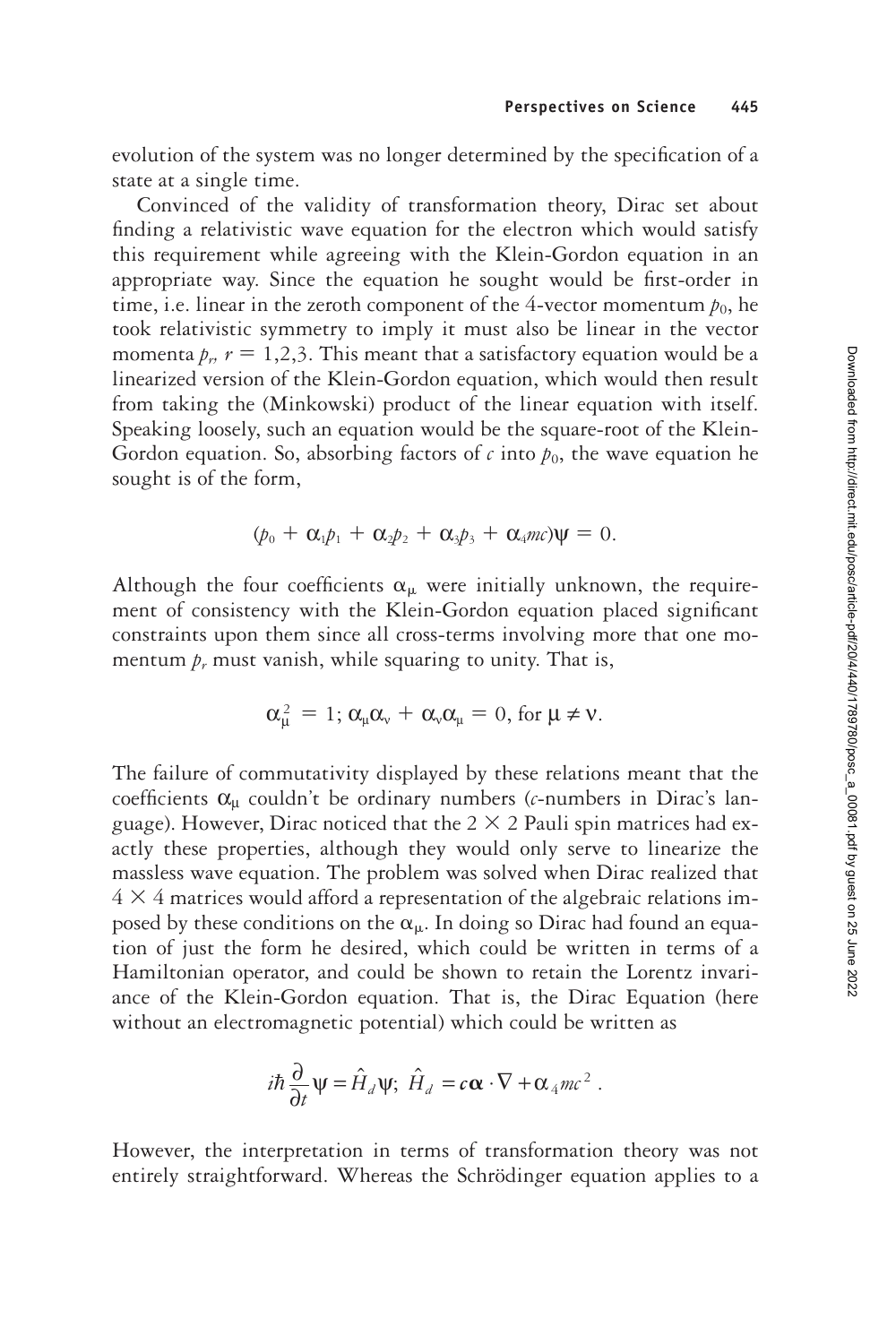single wave function, the  $4 \times 4$  matrices appearing in the Dirac Equation meant that  $\psi$  represented not a single wavefunction but a vector of 4 wave functions,  $\psi_n(x,t)$ . Two of these were enough to account for the known properties of electrons with opposite spin—a triumph—but this left two more solutions (also with opposite spin), and *negative* energy.

This property is inherited from the classical expression for relativistic energy  $E = \pm \sqrt{p^2 c^2 - m^2 c^4}$ , which provides both positive and negative solutions for a given mass and momentum (and shared by the Klein-Gordon equation). As Dirac (1928) notes, his linear wave equation had only managed to solve the first of the interpretative difficulties associated with the Klein-Gordon equation: the problematic negative energy solutions remained, only now there were two of them. It was convenient to ignore these negative energy solutions for the initial purposes of calculation, but it soon became apparent that they could not be discounted.

However, the success that Dirac's breakthrough brought was remarkable. At a stroke, Dirac had explained not only the spin of the electron, but also derived its gyromagnetic ratio and (by considering the Dirac equation with a central Coulomb potential) calculated the fine structure of the hydrogen atom spectrum, seemingly just from the requirements of Lorentz invariance and conformity with quantum mechanics. These two results were not to be improved upon for 20 years.

2. The Sickness: Negative Energies and the Advent of Hole Theory Whereas the free Dirac equation seemed to allow positive and negative energy solutions to be considered independently, including interactions into the Hamiltonian led to transitions from positive to negative energy and *vice versa.* In what became known as the 'Klein paradox,' Klein (1929) demonstrated conclusively that the negative energy solutions could not be ignored, and furthermore their presence led to behavior that initially seemed pathological. In the situation he considered, an electron with energy *E* approaches a step potential from the left (see Figure 1). The electron is represented by an incident plane wave  $\psi = e^{(i(\beta x - E t))}$ , but as such  $\psi$ cannot be restricted to a positive energy part alone. As Darwin (1928) had observed, the system of linear equations encapsulated by the Dirac Equation introduced a dependency between the coefficients of the positive and negative energy solutions which entailed the inclusion of a small negative energy term in a plane wave solution. Continuity requirements at the boundary between Region I and II put conditions on the transmitted and reflected waves so that the current density is properly normalized. Now, Klein asked, what percentage of the wave is transmitted or reflected, according to the Dirac Equation?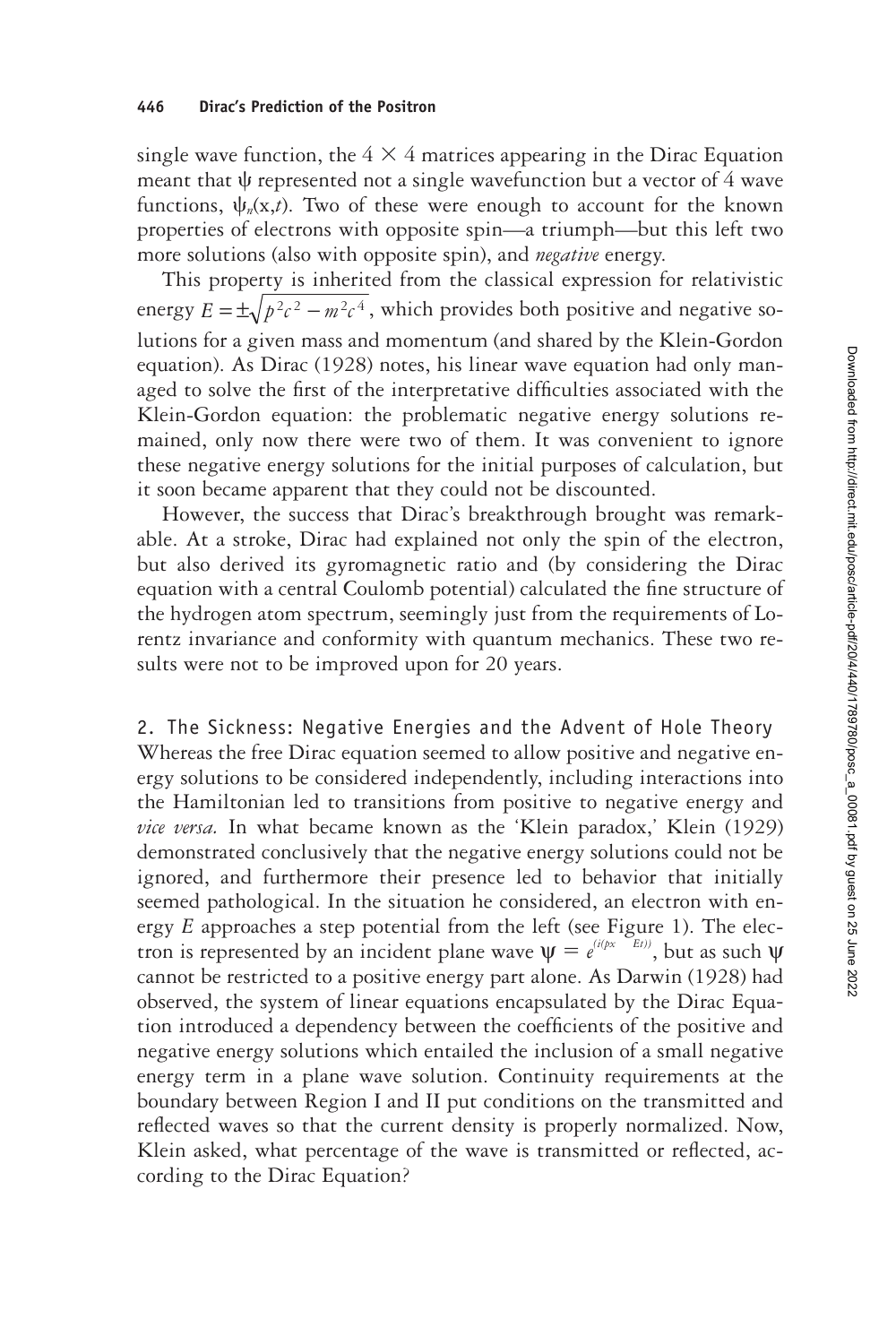

**Figure 1.** The Klein Paradox (Setup). An electron approaches a step potential from the left.

He found that if  $V_0 \leq E + mc^2$  then the transmitted wave decays exponentially in Region II, with some proportion reflected back,—just as one would expect if it obeyed the Schrodinger equation. However, if  $V_0 \geq E$  $+mc^2$  then the transmitted wave is a plane wave in Region II which, normalized to respect the continuity condition, is directed *toward* Region I, so that the total reflected current appeared to be greater than the total incident current. This result seemed to be pure nonsense, and was deeply troubling from the point of view of contemporary atomic theory which (prior to the discovery of the neutron) explained the neutral charge of the nucleus by the hypothesis of electronic nuclear confinement.

Bohr wrote to Dirac in late 1929 posing this difficulty and expressed his concerns that a wide scale conceptual revolution would be required to resolve it. Dirac confronted the problem in his reply by proposing his 'hole' theory, which interprets the transmitted wave as the current of a *positive* particle moving right. His reasoning appeared as follows:<sup>3</sup>

- Electrons may transition to negative energy states by spontaneous emission of radiation. However, low (negative) energy states will be stable against further descent since to jump back up requires incident high energy radiation.
- Since electrons are fermions they obey the Pauli exclusion principle so a state can be occupied by at most one electron. Suppose

3. See Moyer (1981a) for details of this exchange.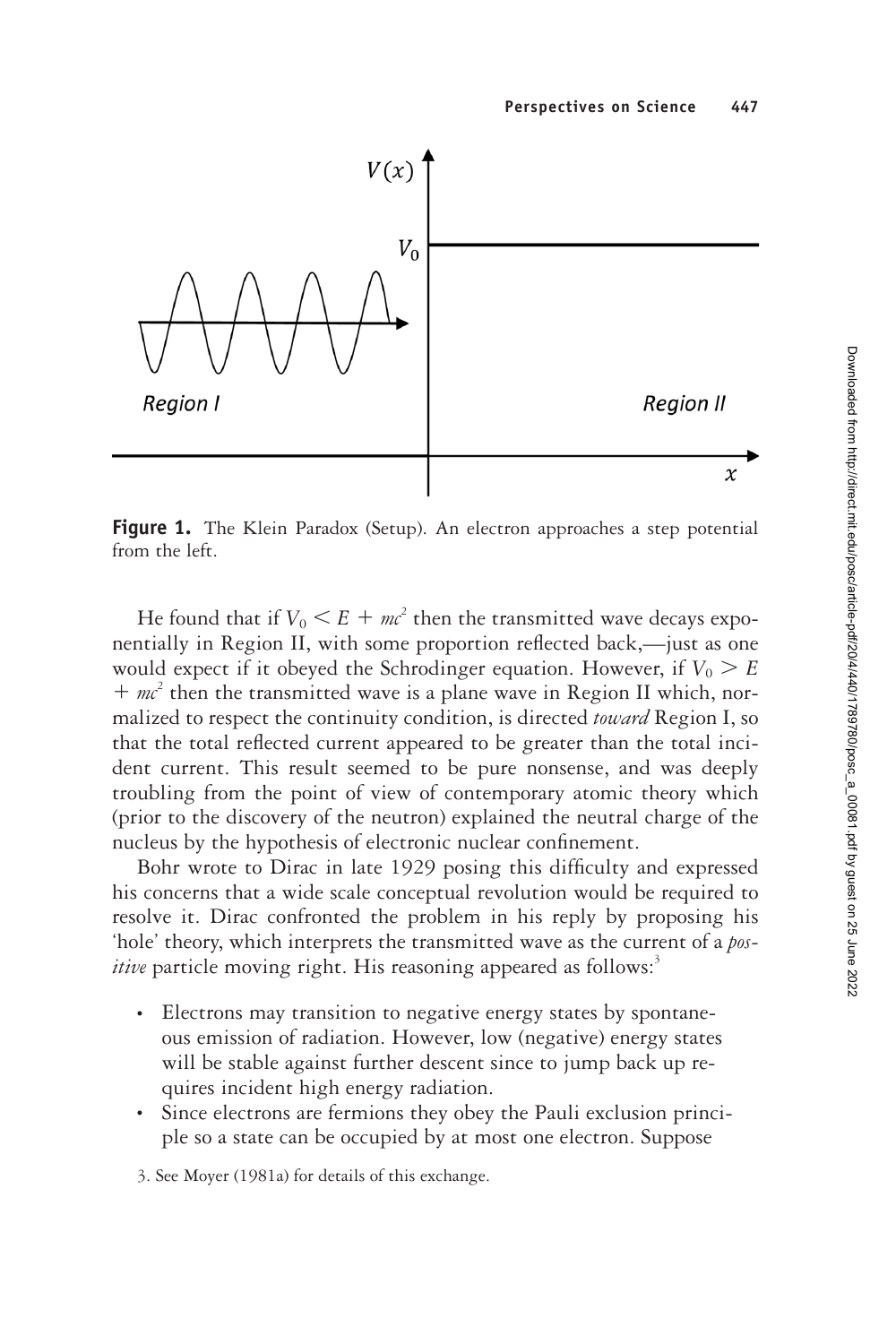#### **448 Dirac's Prediction of the Positron**

that (nearly) all of the stable low (negative) energy states are occupied. This forces positive energy electrons to remain in positive energy states.

- The negative energy electrons will have uniform (infinite) density so the net electromagnetic field is zero. Only deviations from uniformity will be observable.
- 'Holes' in the negative energy state distribution will act like they have positive energy, but with opposite (positive) charge. These are protons, which are annihilated when an electron drops into the corresponding negative energy state.

To explain how Dirac had resolved Klein's paradox will require a further diagram (see Figure 2). On the left in Region I, electrons may have energies greater than  $+m\epsilon^2$  (the rest mass) or less than  $-m\epsilon^2$ , and the electron current of a solution with energy  $+E$  is directed right. However, since in this situation we have  $V_0 \geq E + mc^2$ , this energy level corresponds to a *negative* energy solution in Region II, where the potential  $V_0$  acts to raise the energy of the "vacuum" state.<sup>4</sup> In the hole theory interpretation, the negative energy states are everywhere filled, but the states on the right are above the "mass gap" and so, in Region I, are allowed positive energy electron states. Thus the leftward directed current which seemed paradoxical due to the absence of electrons in Region II now had a ready explanation: in Dirac's hole theory there are plenty of electrons there to travel left, in fact, an uncountable infinity of them. While the current directed left is indeed an electron current, electrons moving to the left leave a 'hole' moving right, which is to be interpreted as a proton (later to become the antielectron). If an electron drops into such a hole, then both particles, each having positive energy, are annihilated. This ingenious solution explained how negative energy solutions could be interpreted as particles with positive charge and positive energy, since a hole in an otherwise filled negative energy electron sea corresponds to the *absence* of a negative energy particle.

The direct interpretation of negative energy solutions as protons had been proposed by Weyl (1929), but only by adopting Dirac's interpretation of protons as holes could they be included in the theory as particles with physically reasonable properties.<sup>5</sup> However, as Dirac was immediately aware, the mass discrepancy between the electron and proton (a factor of roughly 1800) was a significant problem for his new theory, since the dynamics appeared to be entirely symmetric with respect to the negative and positive energy solutions. This meant that there could apparently

4. Scare quotes indicate the use of anachronistic language.

5. For example, Dirac (1930) pointed out that on Weyl's hypothesis a proton radiating energy would *accelerate,* and would have to absorb energy to come to rest.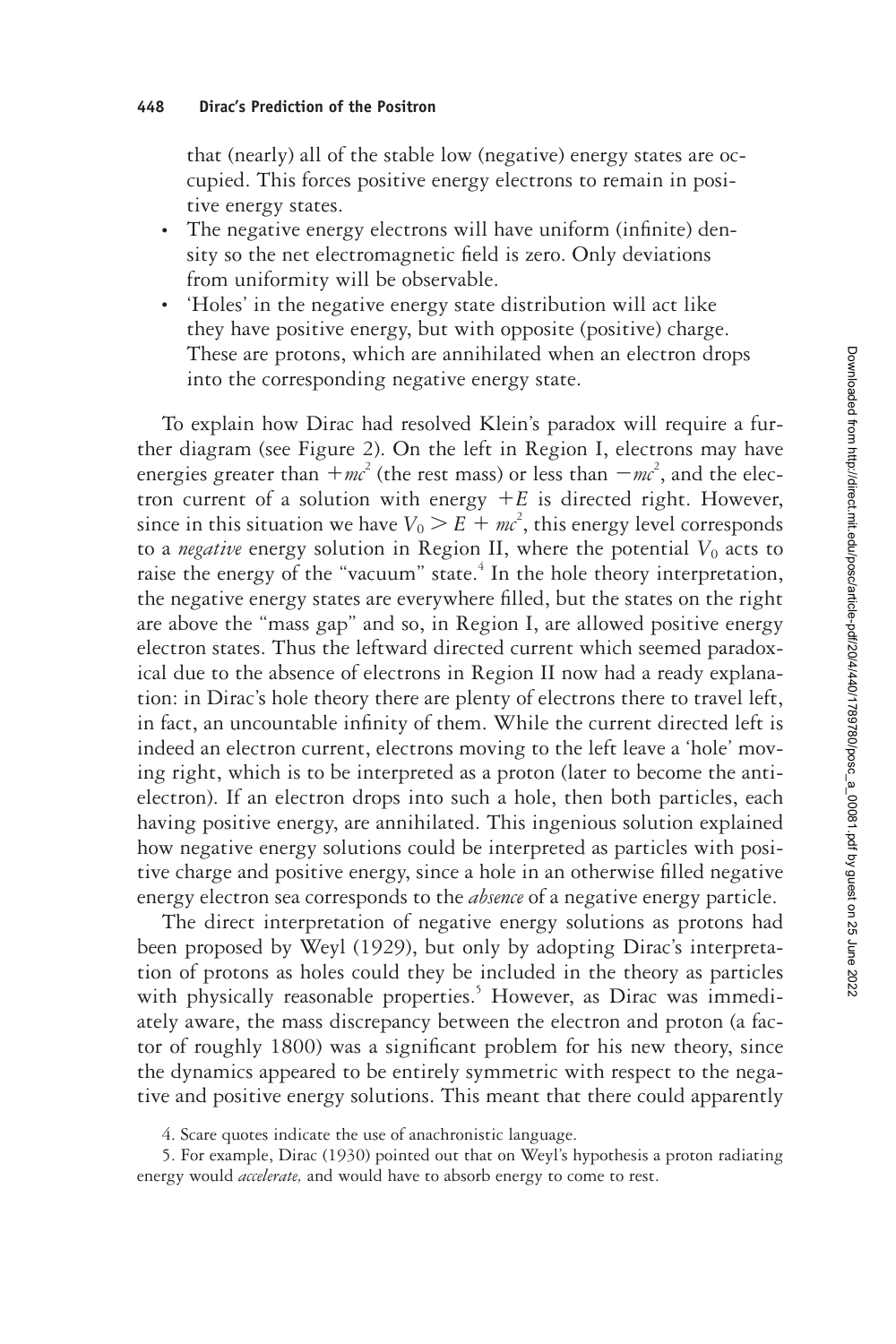

**Figure 2.** The Klein Paradox (Resolution). The electron current moving to the left is now accompanied by a 'hole' moving to the right, which is interpreted as a proton (later positron).

be no dynamically relevant difference between a situation in which the vacuum state was filled by protons, with the holes being positive energy *electrons,* and the situation in which the holes were protons, which made it hard to see how they could not have the same mass.

In his letter to Bohr, he expressed his hope that this asymmetry might emerge from taking into account interactions between the vacuum electrons, but he had not managed to formulate the problem in a relativistically invariant way. Dirac (1930) gave a sketch of a formal argument in the non-relativistic context, in which he claimed that the *infinite* number of electrons in the vacuum would serve to break the symmetry if the Hamiltonian includes the energy due to pair-wise interactions. Since only the term containing the sum over the vacuum electrons would contain an infinite sum, the situation could not fail to be asymmetric under an exchange of holes and electrons. This would serve to break the dynamical symmetry and so might explain the observed difference in mass.

When Dirac later said that only "pure cowardice" prevented him from immediately positing the existence of the anti-electron, $6$  he ignored the plausibility of his expectation that the interaction of the holes with the surrounding infinity of vacuum electrons might serve to break the mass symmetry. However, as he freely admitted, this asymmetry must be dem-

<sup>6.</sup> This phrase appears in Dirac's 1963 interview with Thomas Kuhn.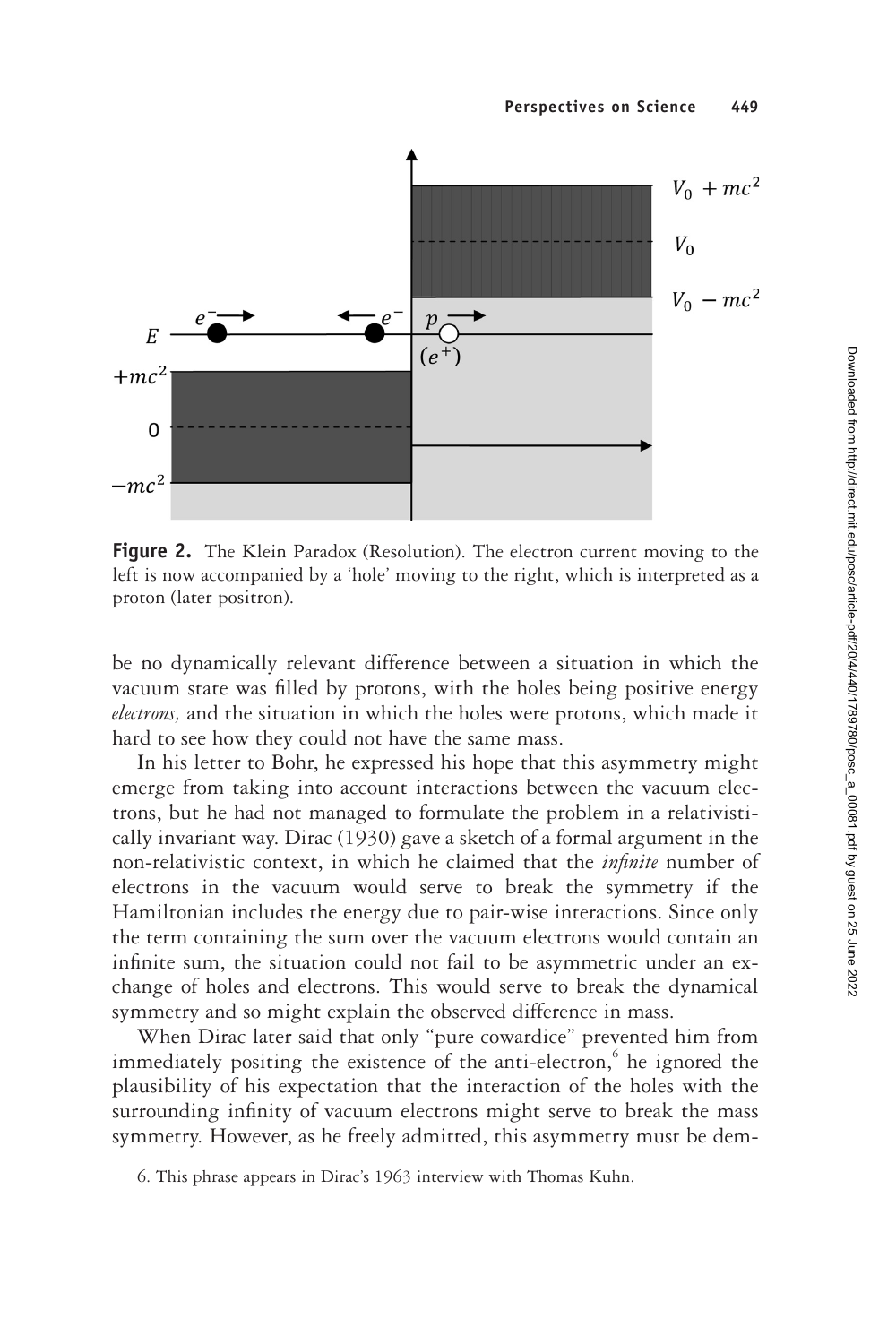onstrated to hold in the relativistic setting. Weyl took up this challenge by considering the symmetry properties of a fully interacting relativistic theory of the electron and proton, and demonstrated that the symmetry of the masses remained unbroken.<sup>7</sup>

## 3. Interactions and Symmetries: The Role of Weyl

Although Weyl is often credited for providing Dirac with the crucial symmetry argument that convinced him that the holes could not be protons, the significance and sophistication of Weyl's argument is perhaps not always fully appreciated.<sup>8</sup> Weyl's background in pure mathematics made him ideally placed to provide a general framework in which he could explore the consequences of the nascent relativistic quantum treatment of matter. Key to this progress was his understanding of the geometrical properties of the Dirac equation, which allowed him to express the equation in manifestly relativistic form and so generalize it beyond Dirac's (1928) single particle equation.

It had soon been realized (again by Darwin 1928) that Dirac's electron equation was not a tensor equation, and so its solutions were not the relativistic objects familiar to physicists at the time. These new relativistic covariants were christened *spinors* (apparently by Ehrenfest) and were initially regarded with puzzlement by the physics community. However, Weyl's geometrical knowledge provided him with the means to connect spinors to the general Lorentz transformation since, as he was well aware, spinors had in fact already been discovered by the French mathematician Elie Cartan as a means to represent rotations in three-dimensional space by a pair of complex numbers.

In the second edition of *Gruppentheorie und Quantenmechanik* (1931) Weyl showed that while spinor representations of the restricted Lorentz Group (of boosts and rotations) exist, representations of the full Lorentz Group (including spatial and temporal reflections) required bispinors (with 4 complex numbers) corresponding to the two pairs of solutions to the Dirac Equation. The Dirac matrices could be understood as forming a basis in this bispinor representation, analogous to the role of the quaternions (known to physicists as the Pauli matrices) in the representation of rotations in three-dimensional space. This geometrical connection must have been of great interest to Dirac given his fondness for projective

<sup>7.</sup> Pauli also claimed to have demonstrated a similar result, which Dirac was informed of in a letter from Tamm in 1930. However, it seems that Dirac considered Weyl's demonstration to be superior since he was never to refer to Pauli's proof. Lacking the details of Pauli's argument, it is hard to know whether or not they were equivalent.

<sup>8.</sup> See Darrigol (1986, p. 243) for a notable exception.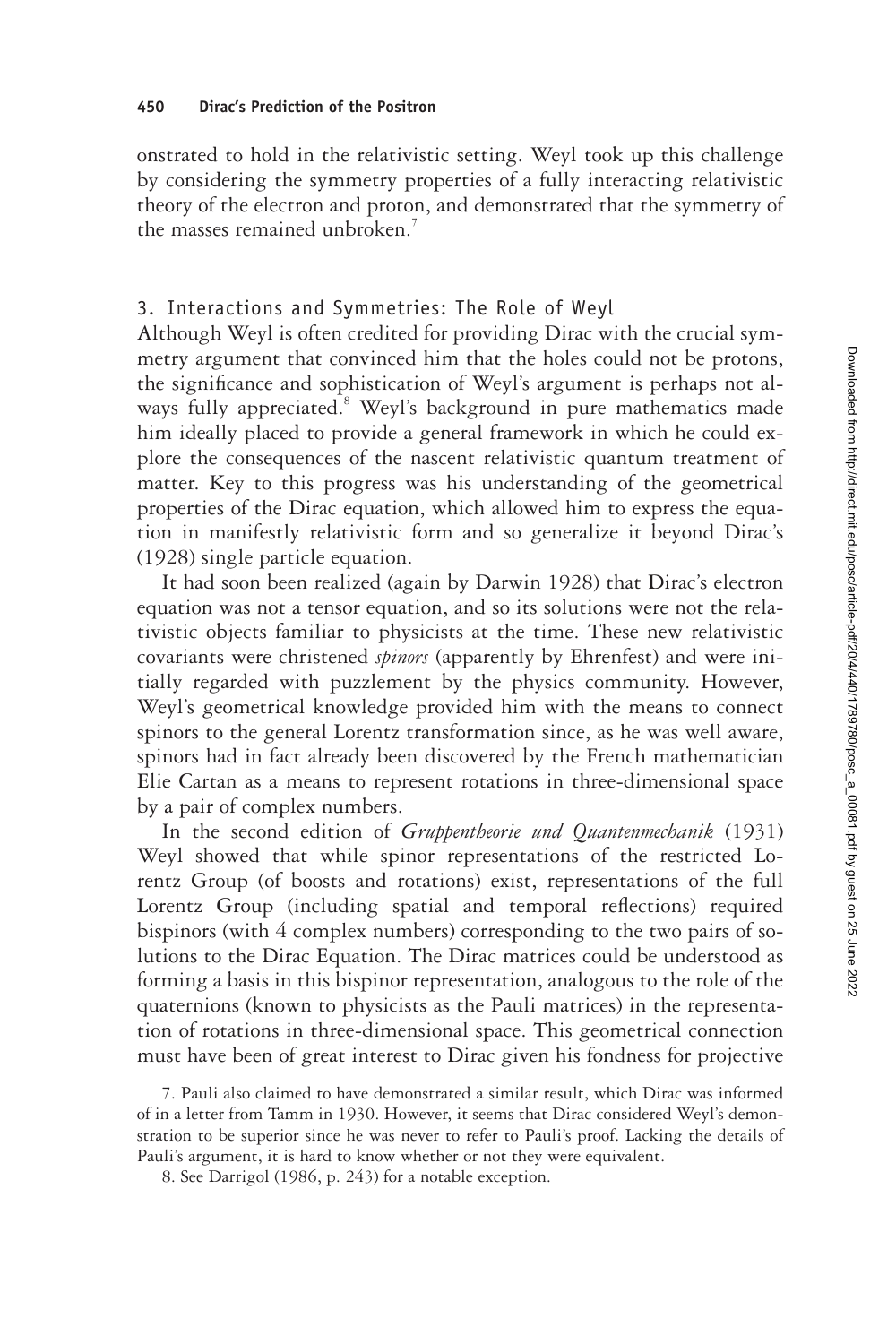geometry, which, as Weyl had explained in the first edition (1928), also provided a means to understand Lorentz transformations geometrically.<sup>9</sup>

With this understanding in place, Weyl was able to derive the Dirac equation from an action principle written in manifestly relativistically covariant form, which enabled him to easily investigate the symmetries of the equations of motion. He went on to address the invariance properties of the Dirac equation in two different contexts, first without an electromagnetic-matter interaction (1932, pp. 225–27), and then in fully interacting form, called by Weyl "The Maxwell-Dirac Field Equations." This second treatment apparently provided the rigorous treatment that Dirac required, but rather than confirm his hypothesis that interactions would explain the mass asymmetry of electrons and protons, Weyl instead displayed the insensitivity of hole theory to the exchange of electrons and holes.

Weyl's initial treatment of the (first-quantized) Dirac Equation is essentially as a classical theory, applied to a single electron under the influence of an external classical field (without back reaction). He made it clear that a full quantum treatment of the interaction would require relativistic quantum field theory, and thus second-quantization.<sup>10</sup> That is, rather than treating electrons as quantized point particles, Weyl was to use Jordan's formalism of matter fields, which had been extended to the relativistic context by Heisenberg and Pauli.<sup>11</sup> Having done so the crucial argument which establishes the equality of masses of the electrons and holes appears in the context of Weyl's relativistic quantum field theoretic treatment of the electromagnetic field, its interaction with matter, and the matter *field*.

Whereas the variables of the electromagnetic field obey Canonical Commutation Relations (CCR's), the wave functions featuring in the matter part of the action obey canonical *anti*-commutation relations (CAR's), which serve to enforce the Pauli exclusion principle. Following Dirac's (1927c) approach to quantum electrodynamics, Weyl (1932, pp. 256–60) constructs creation and annihilation operators for the electromagnetic

9. The role of projective geometry in Dirac's approach to relativistic quantum theory and his derivation of the Dirac equation is the subject of Pashby (unpublished).

10. Second quantization refers to the procedure of describing a classical field system by field configuration variables and their conjugate momenta, and then applying the quantization procedure to promote *these* to quantum operators, rather than the position and momentum variables of individual particles, which became known as *first*-quantization. Thus a second-quantized system is not "quantized twice," but rather quantized according to a procedure which was developed subsequently to the original.

11. See Darrigol (1986) for an admirably lucid account of the development of quantum matter fields.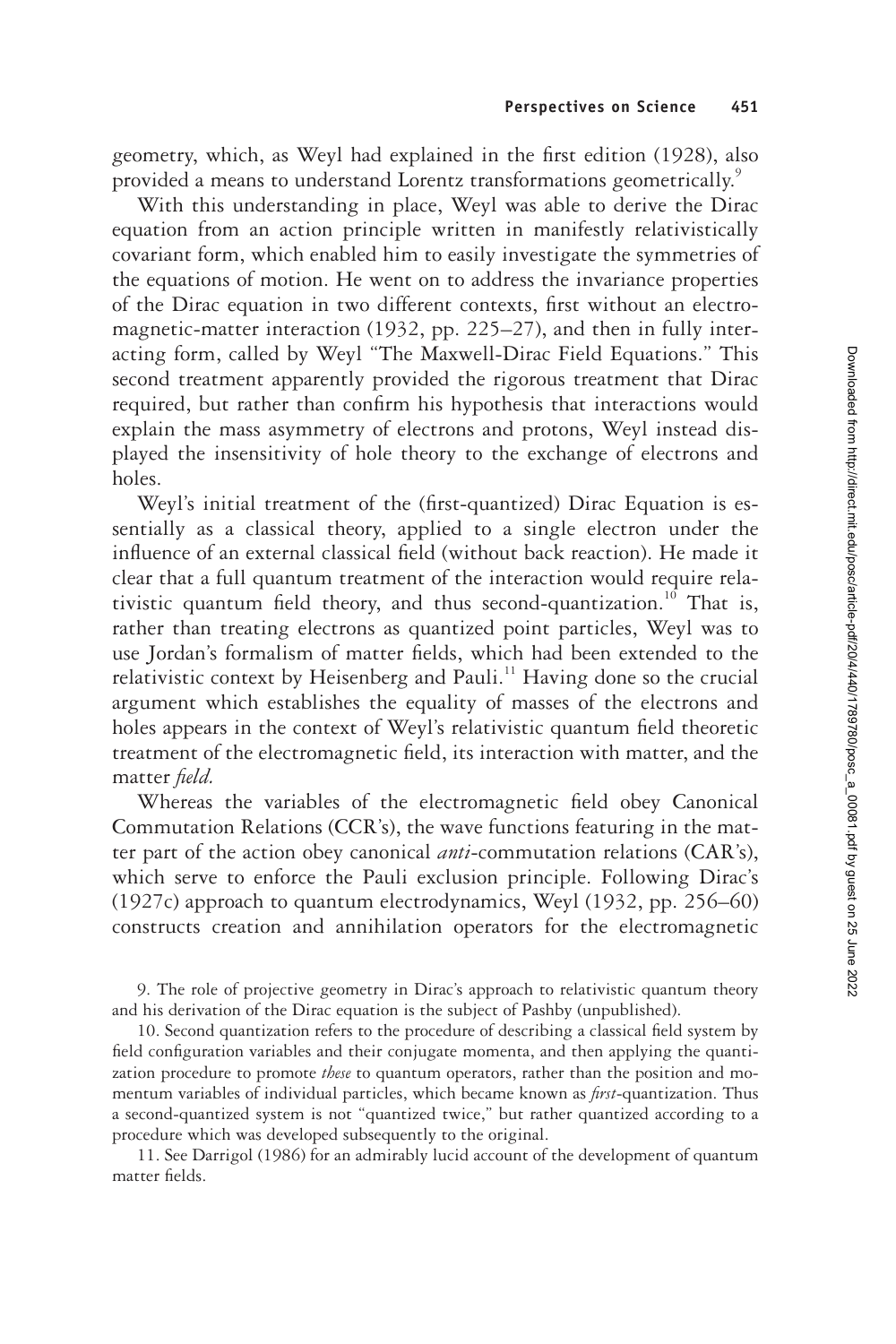#### **452 Dirac's Prediction of the Positron**

field and derives a dynamical equation which takes into account the interaction of an electron with the electromagnetic field by emission and absorption of photons. Although Weyl doesn't go on to carry it out in any detail, he sketches the outlines of an analogous treatment of the Dirac Equation with many of the features we recognize from the modern account.

There is, of course, nothing to prevent us from quantizing the matter waves in a manner analogous to that applied to electro-magnetic waves.... [The energy] will then depend on the quantum number  $n_{\mu}$  which corresponds to the characteristic values  $\mu$  which may take only the values 0 and 1, and in addition on the numbers  $N_{\nu}$  of photons. . . . The dynamical law allows only those quantum jumps of the particles in which one  $n_{\mu}$  falls from 1 to 0 and another  $n_{\mu'}$ jumps from 0 to 1. (1932, p. 262)

Although this is just a sketch of a fully interacting field theoretic hole theory, the continuity with the later quantum field theory program and the prescience Weyl shows is striking. Indeed, as Darrigol (1986, p. 243) observes, this section contains what must be the first statement of the CPT invariance of a relativistic quantum field theory. The argument for the mass equality of electrons and holes follows. First Weyl notes that:

[T]here is nothing to prevent us from replacing the numbers  $n_{-\mu}$ for negative  $-\mu$  by  $n_{\mu} = 1 - n_{\mu}$ , keeping  $n_{\mu}^{+}$  for positive  $\mu$ . The theorem of conservation of charge is then  $\sum n_{\mu}^{+} - \sum n_{\mu}^{-} = const.$  $(\mu > 0)$ . (1932, p. 263)

Here we see the appearance of the idea that while charge is conserved, the dynamics is indifferent to the number of positive and negatively charged pairs of particles. This leads Weyl to a discussion of hole theory, and the resulting interpretation of pair production and annihilation, about which he says:

However attractive this idea may seem at first, it is impossible to hold without introducing other profound modifications to square our theory with the observed facts. Indeed, according to it the mass of a proton should be the same as the mass of an electron; furthermore, no matter how the action is chosen (so long as it is invariant under interchange of right and left), this hypothesis leads to the essential equivalence of positive and negative energy under all circumstances—even on taking the interaction between matter and radiation rigorously into account. (1932, p. 263)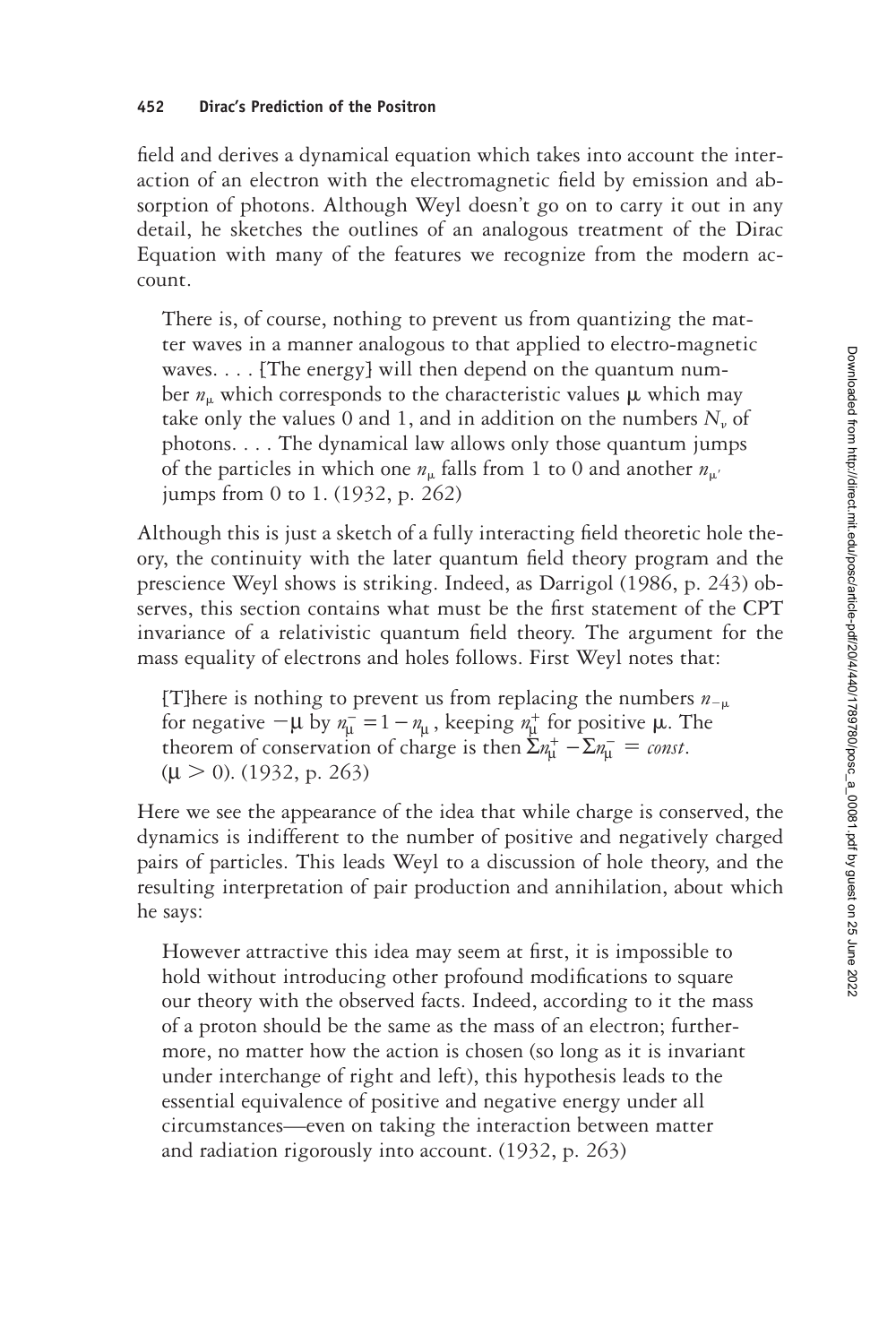The first thing to note is that Weyl takes the failure of hole theory to explain the divergent masses of the known particles to be evidence *against* hole theory. In contrast, Dirac will retain his faith in the essential correctness of his theory, and so turn this inference around to make his prediction of antimatter. It is also clear that Weyl sees his argument as answering directly to Dirac's hypothesis about the role of interaction in the mass asymmetry, asserting that the details of the interaction are unimportant so long as it preserves the symmetries of the action. It is remarkable how close Weyl might have come to identifying instead the holes with the "positive electrons" he had discussed earlier in the context of the first-quantized equation (1932, p. 225). But he did not! It was left to Dirac to complete the final step of the argument.

## 4. Interpreting Holes: The Prediction of Antimatter

The manifest relativistic invariance of Weyl's treatment of the interaction of the electron with the electromagnetic field had made it clear to Dirac that holes could not be protons. While Weyl seems to have thought, like Bohr, that another conceptual revolution would be required to explain the difference between "positive and negative electricity" (1932, p. 264), Dirac was instead led to straightforwardly identify holes with 'antielectrons'—positively charged particles with positive energy and the same mass as the electron. While this may seem today an almost trivial step to have taken, the conceptual inertia generated under the sway of what Kragh (1990) terms the "two particle paradigm" must have been enormous. For 30 years, there had been two forms of matter: electrons and protons.

No experimental data compelled Dirac's (1931) prediction of the existence of an entirely novel period. His prediction was made solely on the basis of consideration of theoretical arguments, and the expectation that since relativity and quantum mechanics were separately valid a theory combining them must be also. Dirac's prediction of the existence of antimatter on the basis of hole theory deserves quotation in full.<sup>12</sup>

A hole, if there was one, would be a new kind of particle, unknown to experimental physics, having the same mass and opposite charge to an electron. We may call such a particle an anti-electron. We

12. As Kragh (1990) notes, the prediction is not even the boldest made by Dirac in the paper in which it appears! Dirac's prediction occurs in the introduction of 'Quantised singularities in the electromagnetic field (1931),' which predicts the existence of magnetic monopoles. The prediction of the anti-electron (yet to be observed, remember) is offered *in support* of the "method of theoretical advance" which leads Dirac towards that prediction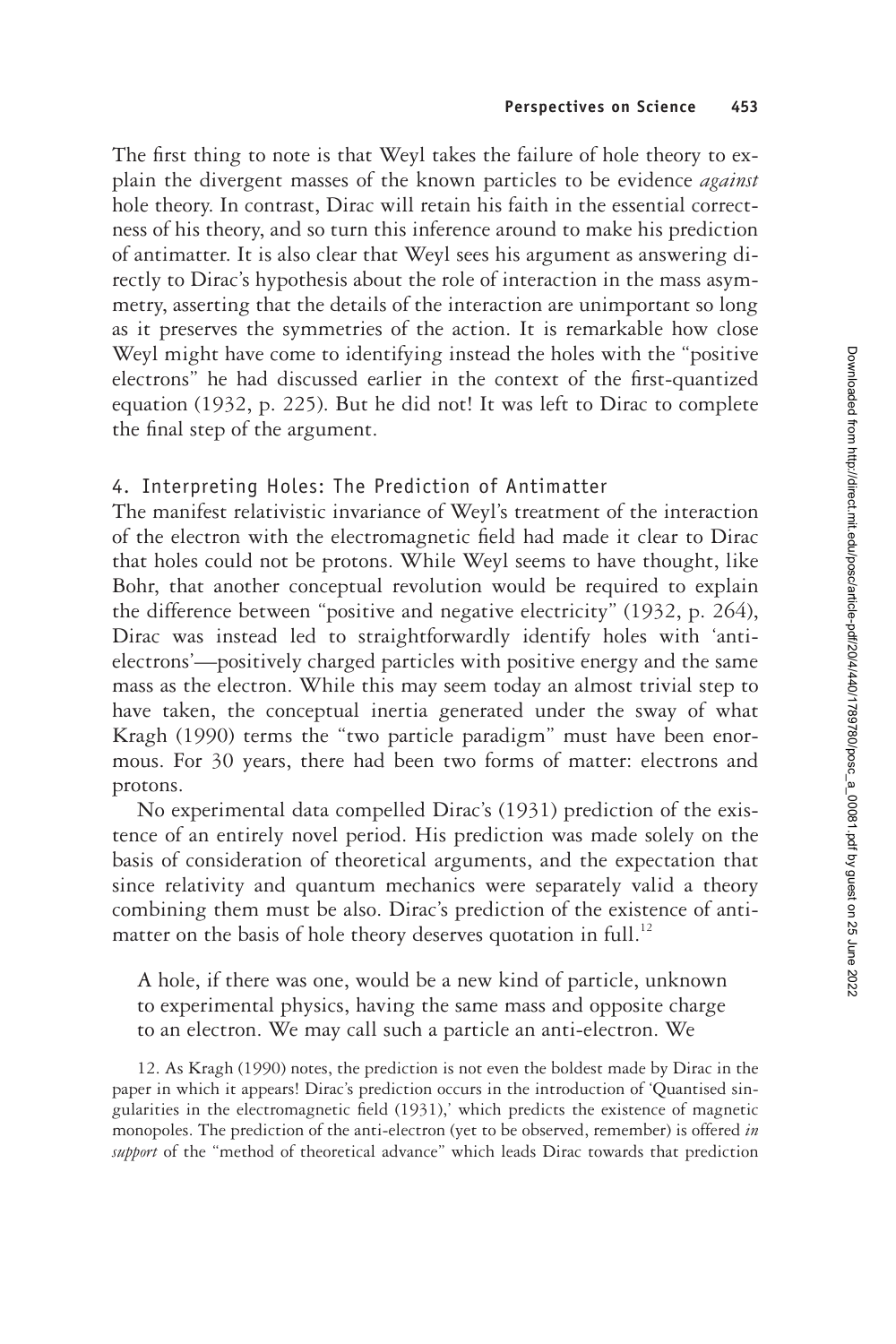should not expect to find any of them in nature, on account of their rapid rate of recombination with electrons, but if they could be produced experimentally in high vacuum they would be quite stable and amenable to observation. An encounter between two hard  $\gamma$ -rays (of energy at least half a million volts) could lead to the creation simultaneously of an electron and anti-electron.... Presumably the protons will have their own negative-energy states, all of which normally are occupied, an unoccupied one appearing as an anti-proton. (1932, pp. 60–1)

So the prediction concerns quite specific conditions under which an 'antielectron' might be observed experimentally through the phenomenon of pair production, and an explanation of why they have yet to be observed. Note also that antimatter is expected by Dirac to be a quite general phenomenon since by the same lights protons are predicted to have their own anti-particles. Although, as he later said, Dirac would have reason at the time to know of the possibility of observing such particles as tracks in bubble chamber cosmic-ray experiments (Dirac 1977, p. 145), it would be quite uncharitable to deny to this bold yet cautiously expressed statement the status of a genuine prediction of the positron, soon to be observed by Anderson. The details of the development of Dirac's reasoning given above serve to demonstrate that was a *bone fide* theoretical prediction of hole theory, depending essentially on Dirac's hypothesis of the filled 'sea' of negative energy electrons, and the subsequent interpretation of holes as antielectrons (positrons).

As it happened, just months later C. D. Anderson at Caltech first reporting the observation of cloud chamber tracks which had the signature of a positively charged electron, which were observed independently in Cambridge by Blackett and Occhialini. Surprisingly, even the Cambridge experimentalists were initially unaware of Dirac's prediction of antielectrons, and their explanation in terms of hole theory. While the identification of these particles with the anti-electrons of Dirac's hole theory was initially resisted, the prediction soon came to be seen as a vindication of hole theory, which provided essential tools for understanding their behavior.

In 1933, when Dirac received his Nobel prize for "the discovery of new productive forms of atomic theory," hole theory stood triumphant: the existence of the 'anti-electron' had been posited and independently confirmed, and Blackett and Occhialini had begun to explore the properties of this exotic new form of matter under controlled conditions in the labora-

<sup>(</sup>which despite being revived several times in the intervening years, has yet to be confirmed today).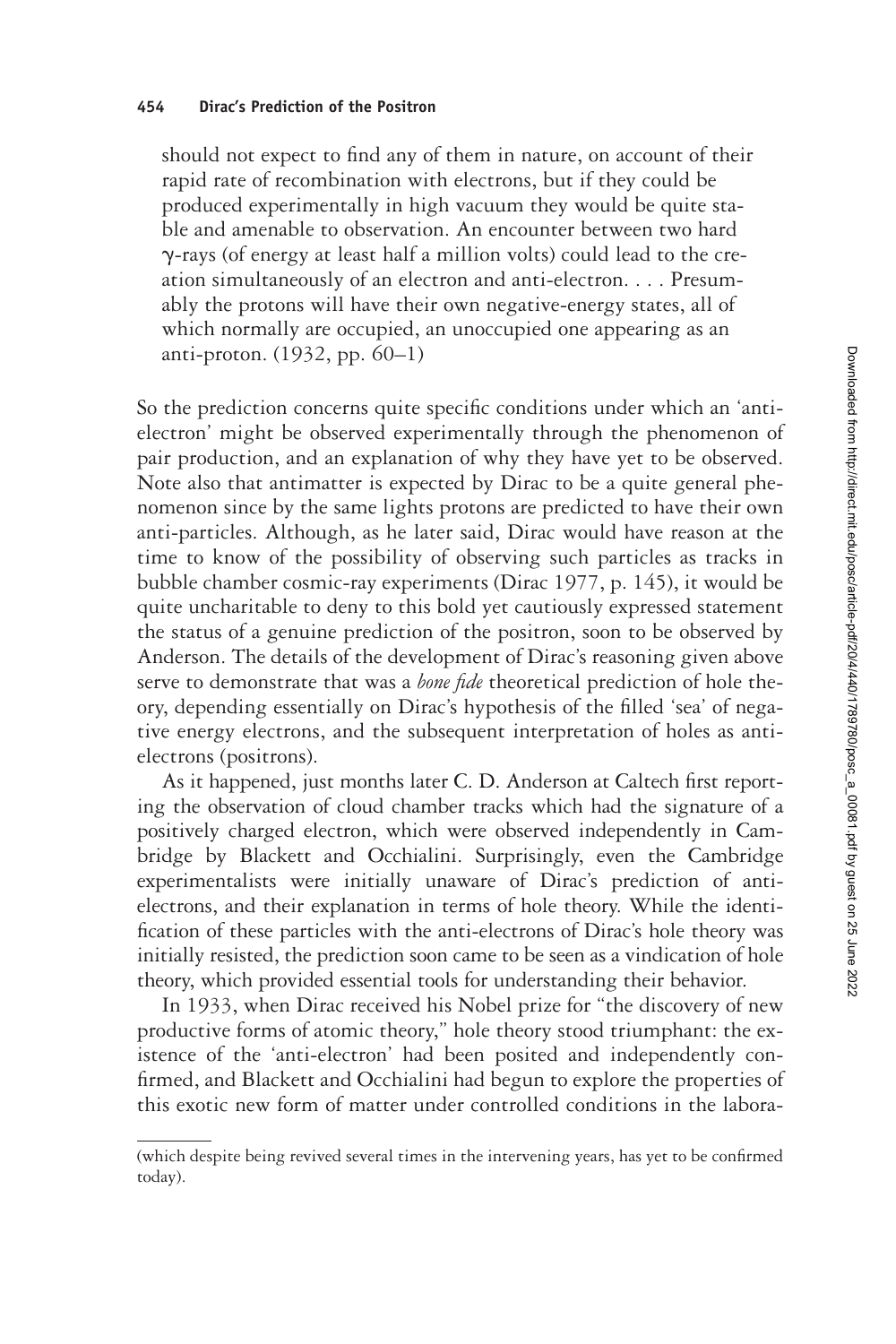tory. Roque  $(1997)$  argues that it was confirmation afforded to hole theory by these latter developments which were essential to its acceptance. Not only did hole theory show positrons to be a consequence of Dirac's relativistic electron equation, but it also provided a theoretical and explanatory framework for the prediction of qualitatively new processes, and gave quantitative predictions which were in agreement with experiment.

While some physicists remained skeptical of Dirac's hole theory despite its apparent success, there were notable converts, including Blackett, whose enthusiasm regarding the identification of positrons with Dirac's anti-electron had initially been lukewarm at best. In late 1933 he expressed his faith in the theory thus: "That Dirac's theory of the electron predicts the existence of particles with just these properties, gives strong reason to believe in the essential correctness of his theory" (in Roque 1997, p. 110). This attitude was typical of the physics community at that time, and was a reasonable view to take given the prevalence of evidence in favor of hole theory and the absence of a credible competitor.

### 5. Replacement: The Fate of Hole Theory

Despite his acceptance of Weyl's argument for mass symmetry, Dirac remained of the opinion that while the electromagnetic field should be subject to second-quantization, electrons should continue to be treated as particles undergoing Schrödinger-style evolution. He continued to regard the use of Jordan's quantized matter fields as a formal device which could lead to conceptual confusion, and proposed an alternative.<sup>13</sup> In his 'manytime' theory (Dirac 1932), which in the interests of relativistic invariance assigned each particle its own time variable, particles and the fields through which they interacted were kept separate. It was soon realized (Dirac, Fock, and Podolosky 1933) that this was equivalent to the fieldtheoretic description, and with the benefit of hindsight we can see that Dirac's attachment to the description of an electron as a quantized point particle was misguided.<sup>14</sup>

The best indication of this at the time was provided by the papers of Fock (1932), and Pauli and Weisskopf ([1934] 1994) who provided a reinterpretation of the Klein-Gordon equation in field theoretic terms without the use of negative energies. Since this equation did not apply to spinhalf particles, Pauli's exclusion principle couldn't apply and so negative

<sup>13.</sup> Darrigol (1986, pp. 199–200) attributes this to their differing presentations of transformation theory: Jordan's was axiomatic and abstract, while Dirac's was closely tied to the classical transformation theory.

<sup>14.</sup> However, although soon abandoned by Dirac, these formal and conceptual tools proved to be essential to the development of Tomonaga's 'super-many-time' version of QED.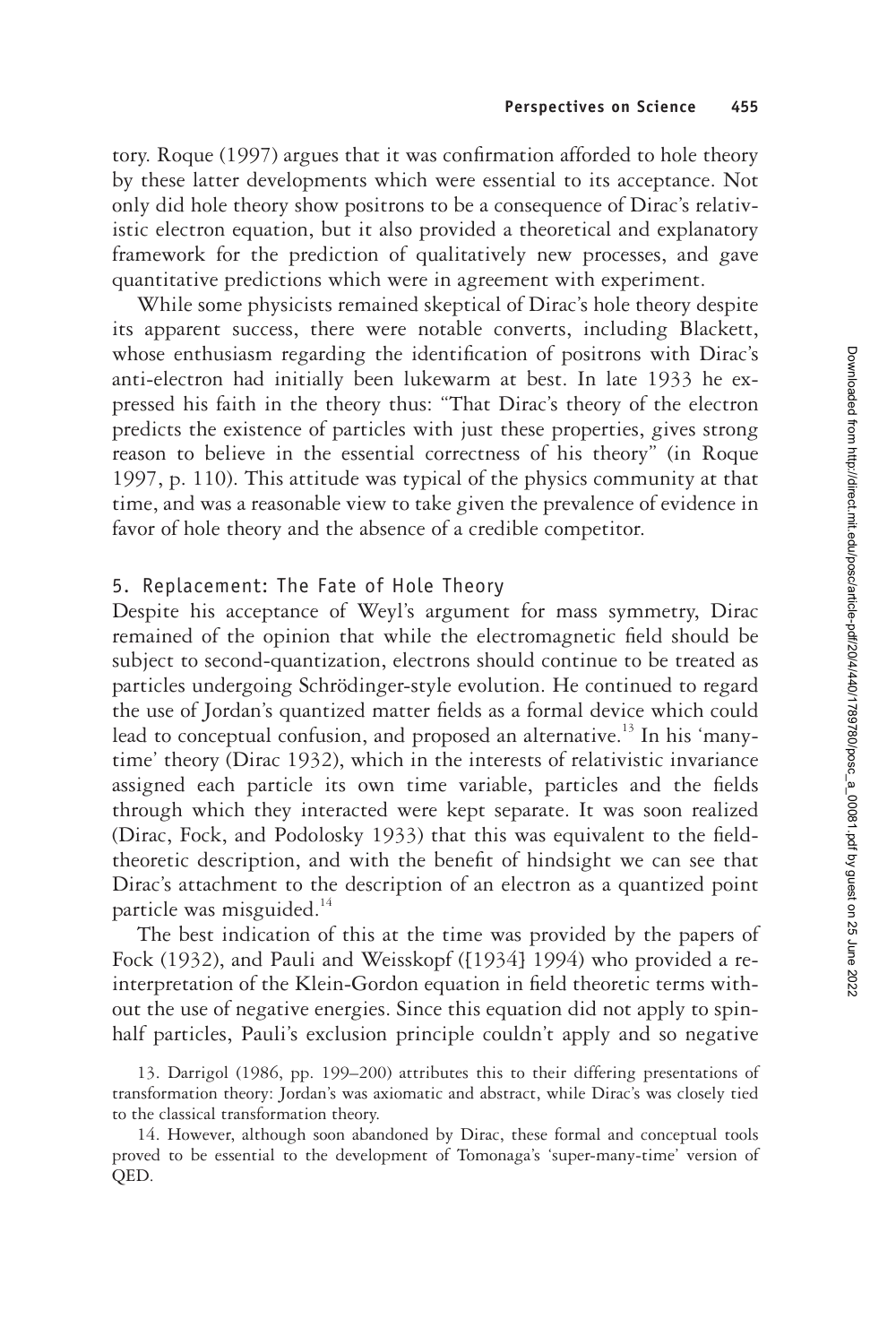energy states could not have been "filled" by any number of particles. As Pauli and Weisskopf made clear (Pauli called it his "anti-Dirac paper"), the existence of this interpretation of the Klein-Gordon equation made Dirac's original dissatisfaction with it unjustified, and made hole theory's essential use of the exclusion principle seem somewhat unprincipled.

In the Fock space treatment (Fock 1932) the Hilbert space of the field configurations is written as a direct sum of *n*-particle Hilbert spaces. In this context creation and annihilation operators move between these subspaces, and the number operators defined from them return the number of particles or antiparticles in a given state. The vacuum state was defined as the state that results from the application of annihilation operators to remove all particles (i.e., the state 'with no particles in it') and adding particles to this state by application of creation operators returns a state with *positive* energy. The key feature of the new quantum field theory was the symmetrical treatment of particles and anti-particles by creation and annihilation operators.<sup>15</sup>

In Pauli and Weisskopf's second-quantized Klein-Gordon theory the canonical commutation relations apply not to position and momentum operators for particles, but *field* operators and their conjugate momenta, defined by the usual recipe from the Lagrangian. Solving Hamilton's equations allows one to write down an equation of motion for the *operators* that is second-order in time (in the case of the Klein-Gordon equation), while the dynamical evolution of the *state* of the system (still represented by a ray in Hilbert space) is determined by a first-order Schrodinger equation. Thus Dirac's initial dissatisfaction with the first-quantized Klein-Gordon equation no longer applied: Pauli and Weisskopf's theory was entirely consistent with Dirac's transformation theory.

In this theory, there was no negative energy sea, no special role for the Pauli exclusion principle, and a completely symmetrical treatment of matter and antimatter in which particle number is not necessarily conserved. Although the merits of this approach seem obvious to us now, it is significant that Weisskopf continued to use the conceptual and theoretical framework of hole theory and negative energies even when working with the second-quantized Dirac equation.<sup>16</sup> In retrospect, once Dirac had ac-

15. Introduced, ironically, by Dirac (1927c) to deal with photons. However, his use of the formalism had more in common with hole theory than Fock's conception of the vacuum.

16. Weisskopf (1939) considered the theory that he had constructed with Pauli as a competitor to Dirac's rather than providing the means for a reconstruction of Dirac's hole theory. He continued to use the language of hole theory in his (1949) explanation of pair production and vacuum polarization even though his theoretical treatment could have been expressed without making use of negative energies.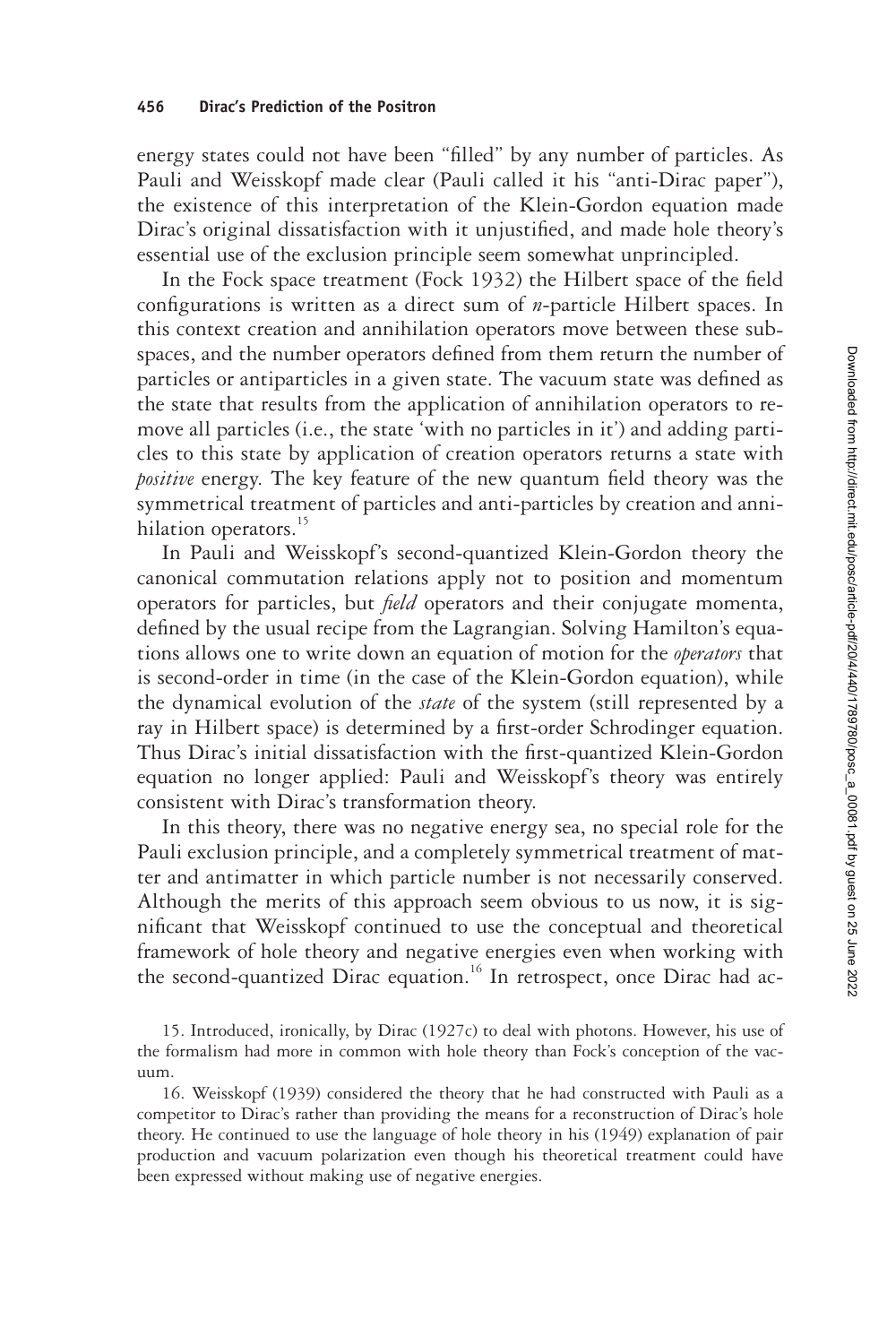cepted Weyl's argument that the interacting theory would be entirely symmetric between particles and anti-particles, it amounted to a mere choice of labeling to decide which were which in the theory and so the failure of hole theory to respect this symmetry of the dynamics was an indication that a more parsimonious description was possible.

In fact, Fock (1933) and Furry and Oppenheimer (1934) had already applied the formalism of creation and annihilation operators to the Dirac equation with the aim of doing away with the postulation of negative energy electrons, apparently without knowledge of Pauli and Weisskopf's work. They showed that in the second-quantized theory the Hamiltonian operator could be constructed from annihilation and creation operators with *positive* energy. However, due to difficulties introducing interaction without breaking gauge invariance, their presentation of the theory was limited to the non-interacting case. This became an apparently insurmountable problem for their program during the  $1930's$ ,<sup>17</sup> and as a result hole theory, in either first- or second-quantized incarnation, remained essentially the only game in town for understanding the electron and positron.

In various ways, the problem was solved after the Second World War by Feynmann, Tomonaga and Schwinger, whose formulations of Quantum ElectroDynamics were shown by Dyson to be essentially equivalent.<sup>18</sup> Note that throughout this development there was little conceptual revolution of the kind anticipated by Bohr in 1929: it turned out the formalism required only an extension of the relativistic quantum electrodynamics proposed by Heisenberg and Pauli in 1929, and was ultimately consistent with Dirac's transformation theory. Crucial to the acceptance of the theory was the realization that the empirically relevant content of the theory (given by the S-matrix) could be extracted without infection by the divergences (arising from the electron self-interaction and vacuum polarization) which had been thought to doom the program to failure.

### **3. The Challenge to the Scientific Realist**

Laudan's (1981) critique of realism on the basis of the historical record marked the beginning of a "historical turn" in the realism debate. Recent defenses of scientific realism have sought to make sense of the historical record in ways that favor a realist interpretation, introducing criteria which allow the cursory dismissal of most of Laudan's list of abandoned theories while subjecting a few problematic cases to detailed analysis. This

18. See Schweber (1994) for an account of this history.

<sup>17.</sup> Mehra and Rechenberg (2001, chap. 4) provide a useful account of these developments.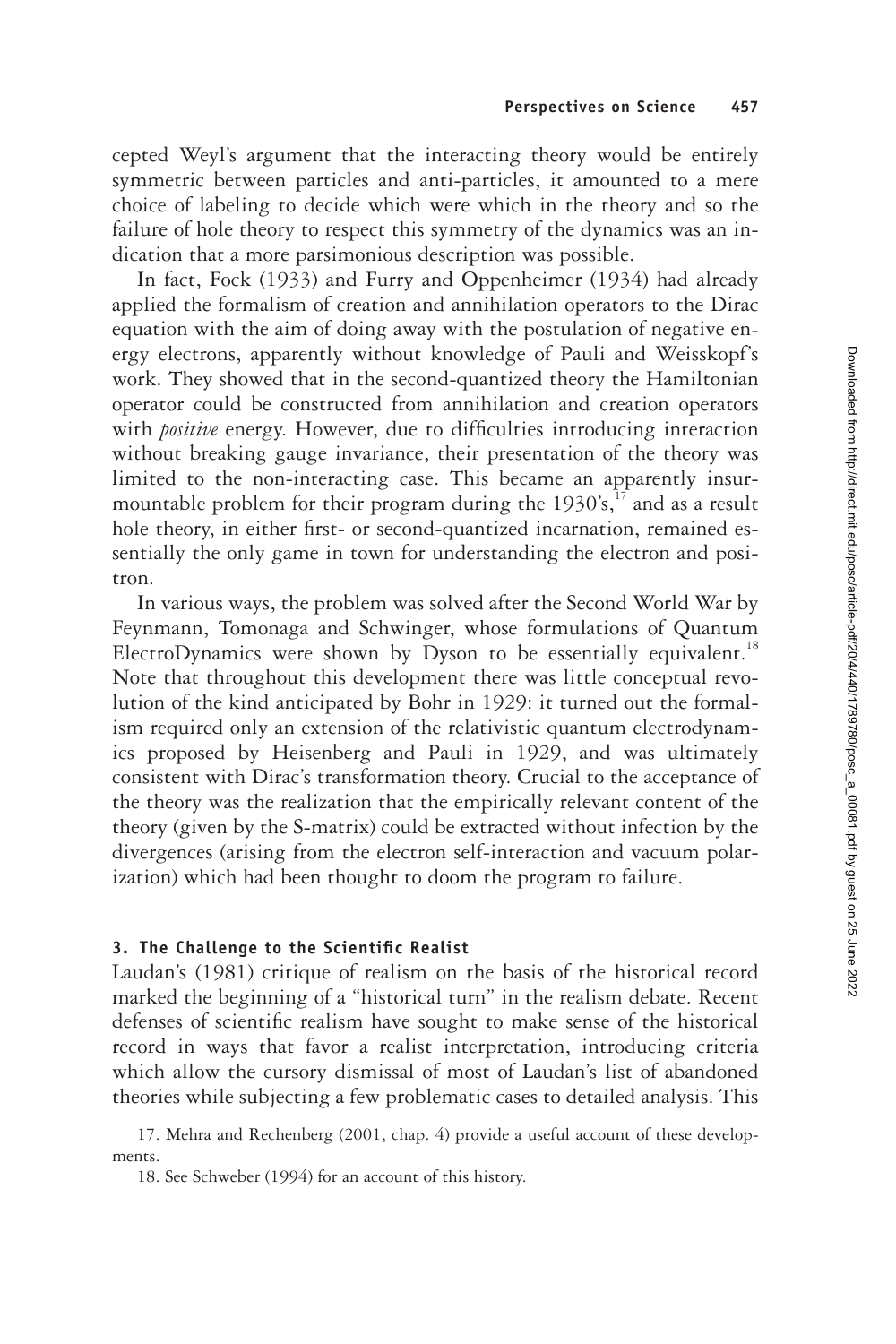characteristic response of the contemporary realist to this predicament has been dubbed the "divide and conquer" strategy. However, they have failed to address the historical episode I have detailed here, which fits exactly the logical form of Laudan's argument against the realist's use of success as an indicator of the truth.

I claim that in Dirac's hole theory we have a theory with strong realist credentials which was subsequently replaced by a theory failing to contain its central theoretical posit, the 'Dirac sea' of negative energy electrons. The argument against the scientific realist arising from consideration of this historical episode is therefore as follows:

- 1. Hole theory was an empirically successful and scientifically serious theory that enjoyed considerable predictive and explanatory success, including novel predictive success.
- 2. Therefore, the scientific realist would have maintained that hole theory was deserving of a realist attitude, including the existence of the negative energy electron 'sea.'
- 3. However, hole theory was replaced by a successor in which its central theoretical posit failed to appear.
- 4. Therefore, even novel predictive success does not provide compelling evidence for the adoption of a realist attitude towards our current best theories.

The first move of the divide and conquer strategy is to attempt to exclude such problematic cases from the set of theories to which a realist would have been committed. Leplin (1997) suggests that novel predictive success is the gold standard against which empirical success is to be judged, since this alone provides convincing evidence for the validity of the abductive reasoning characteristic of science. He claims that no theories in Laudan's list meet this criterion, including theories of the ether (1997, p. 146). Yet hole theory did enjoy remarkable novel predictive success, comfortably meeting Leplin's criteria of independence and uniqueness (1997, p. 77).

Still, the realist could argue that there was something about the theory that gave it an essentially preliminary character. In support she might offer the views of contemporary scientists such as Pauli who held the theory to be deeply flawed. While it is certainly the case that that there was widespread skepticism in the relevant community in the period 1931–3, remarks of Pauli's such as "I do not believe in your perception of 'holes', even if the existence of the 'anti-electron' is proved!" (in Moyer 1981b) should not be taken to characterize the attitude of the community as a whole once the relevance of hole theory to the observed phenomena had been established.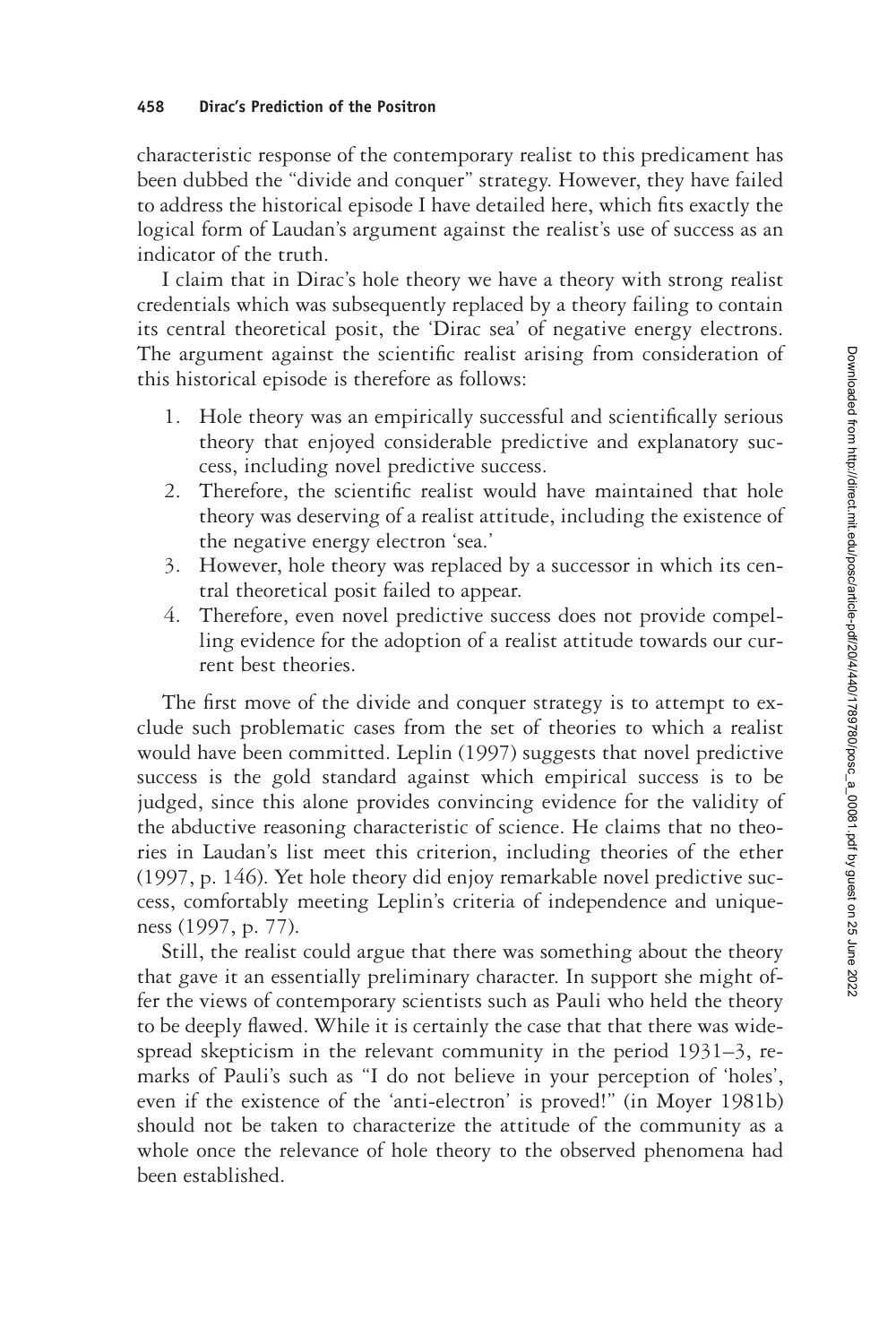Bohr had reportedly made remarks almost identical to that of Pauli's, but, impressed by the continued empirical success of hole theory, his closing lecture of the 1934 Solvay conference spoke of "the marvelous confirmation of Dirac's theory of the electron brought about by the discovery of the positron" (in Roque 1997, p. 108). As Roque emphasizes, hole theory at this time was not just an abstract theoretical framework without experimental application. It had been put to good use deriving quantitative predictions concerning experimental phenomena such as *bremsstrahlung* and pair creation by a group of theorists including Peierls, Bethe, and Oppenheimer.

Furthermore, hole theory enjoyed considerably fecundity as a framework from which to address the foundational problems that had been opened up by the consideration of relativistic quantum electrodynamics, most pressing of which were the seemingly unavoidable divergences that arose in calculating electron self energy and vacuum polarization. The former of these was known to be a problem that arose in the classical field theory, but the latter was unique to the quantum realm. Hole theory provided the basis of the first partial successes of renormalization techniques (Dirac 1934; Weisskopf ([1936] 1994) and provided a vital explanatory framework for understanding the properties of antimatter, even with the use of second-quantized methods.

But what counts most strongly against excluding hole theory from the set of theories to which the realist would have been committed is the absence of a credible competitor: the realist recommends belief in the best theory available, provided that the theory has enjoyed the requisite success. It would be unprincipled to deny that status to hole theory on the basis of anachronistic considerations. In order to argue that the theory doesn't deserve to be included under the remit of the No Miracles Argument, the realist needs to supply a non-question begging criterion operating at the level of whole theories that clearly separates the successful but false from the successful but true. In the absence of such a criterion which works for Dirac's hole theory, which not only enjoyed considerable success but was formulated in a mature science in mathematical language, let us assume that the realist takes hole theory to be a mature scientific theory. Therefore, its success counts for its truth, by application of the NMA.

### Divide and Conquer?

Having failed to exclude hole theory from the list of theories to which she would have been committed, the realist retreats to defend instead the claim that, despite its replacement, the empirical and explanatory success of hole theory would not have entailed an ontological commitment to any problematic theoretical entities. The thought behind this strategy is the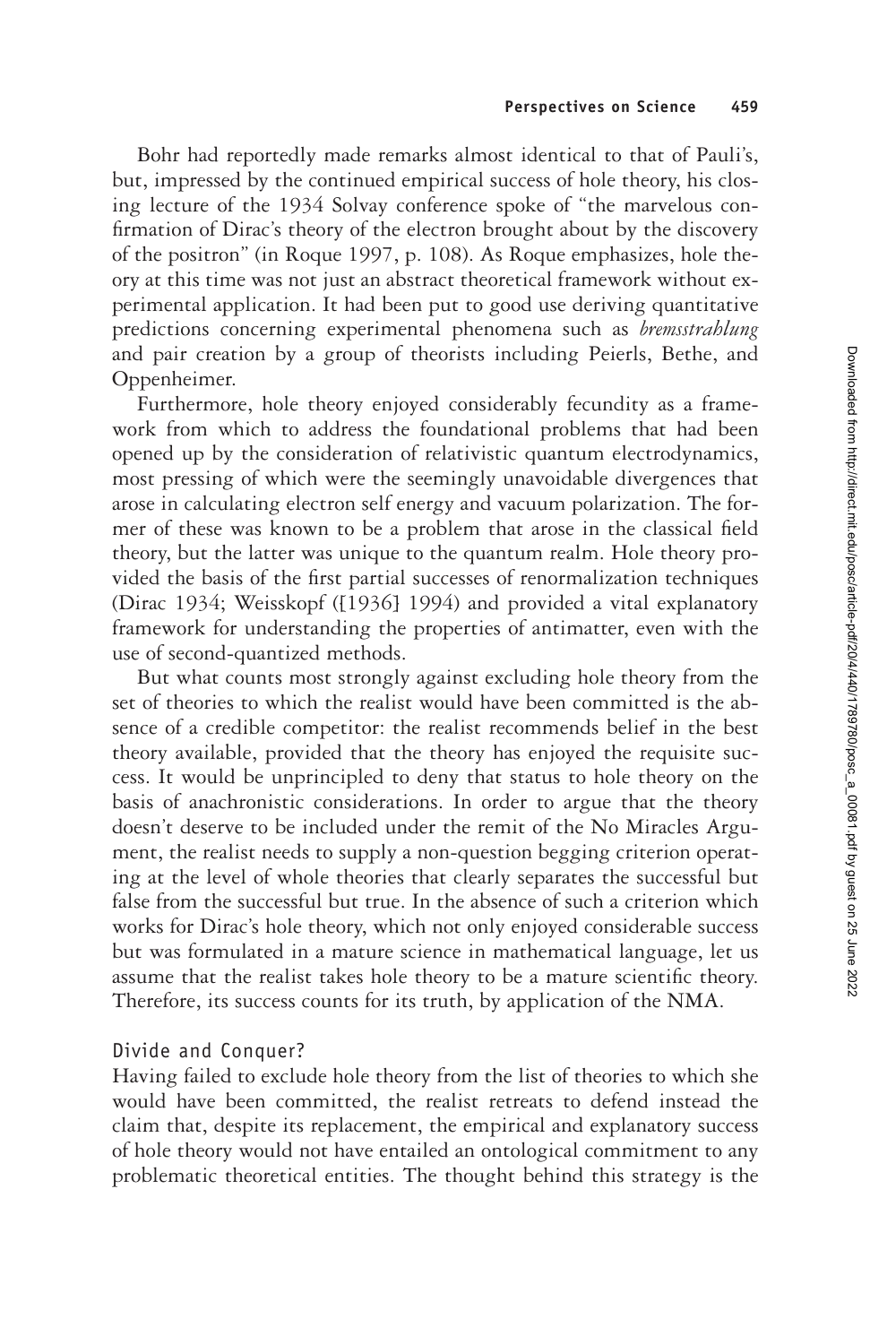following: the PMI relies on the failure of reference to theoretical entities to be preserved through theory change, but theory change tends to be progressive, in that it results in a theory which not only retains and expands upon the empirical successes of its predecessor, but also explains its success. This thesis is often called *preservative* realism. It involves an identification of something that is a matter of historical contingency, namely facts about what is or is not retained in successive theories, with something that is the basis of the realist argument—the parts of theories that "get things right."

Whereas all parties (including the anti-realist) agree that there is progress at an empirical level, in order to support a realist conclusion it must be argued that there is an accumulation of a suitable kind at the theoretical level. So the tendency of successive theories over time to preserve and expand upon the empirical applications of their predecessors is consistent with this thesis, but alone it is not sufficient. Preservative realism requires something stronger: it requires the retention through theory change of *theoretical* content which suffices to explain the success of the replaced theory in light of its replacement. It should be clear, therefore, that this claim is very much hostage to the particularities of episodes of theory change.

The challenge for the preservative realist lies in providing a nonquestion begging criterion that serves to delimit the parts of the theory that were responsible for their success from those which were not, and so can be safely discarded by the successor theory without doing damage to the NMA. Here is an example of a criterion which will *not* do: the parts of a theory that were responsible for its success are just those which are preserved through theory change. Clearly this begs the question since there is no reason why what is preserved would be what was responsible for previous successes unless one presupposes preservative realism.<sup>19</sup>

Of course, the preservative realist thinks that there is cumulative progress at the theoretical level, and so aims to provide just such a criterion. I will distinguish between two brands, *restrictive* realism which retains a mostly traditional account of the reference of theoretical terms (Psillos, 1999), and *structural* realism, which involves a novel semantics (yet to be fully specified) (e.g., Worrall 1989, 2007; French and Ladyman 2003; Ladyman and Ross 2007). They each make significant claims about the nature of the historical record.

19. Note that the techniques of renormalization critical to dealing with these divergences only received theoretical justification with the later Wilsonian program, which provided a means to display the insensitivity of the dynamics of the theories (at energies relevant for experimental particle physics) to contributions from smaller length scales.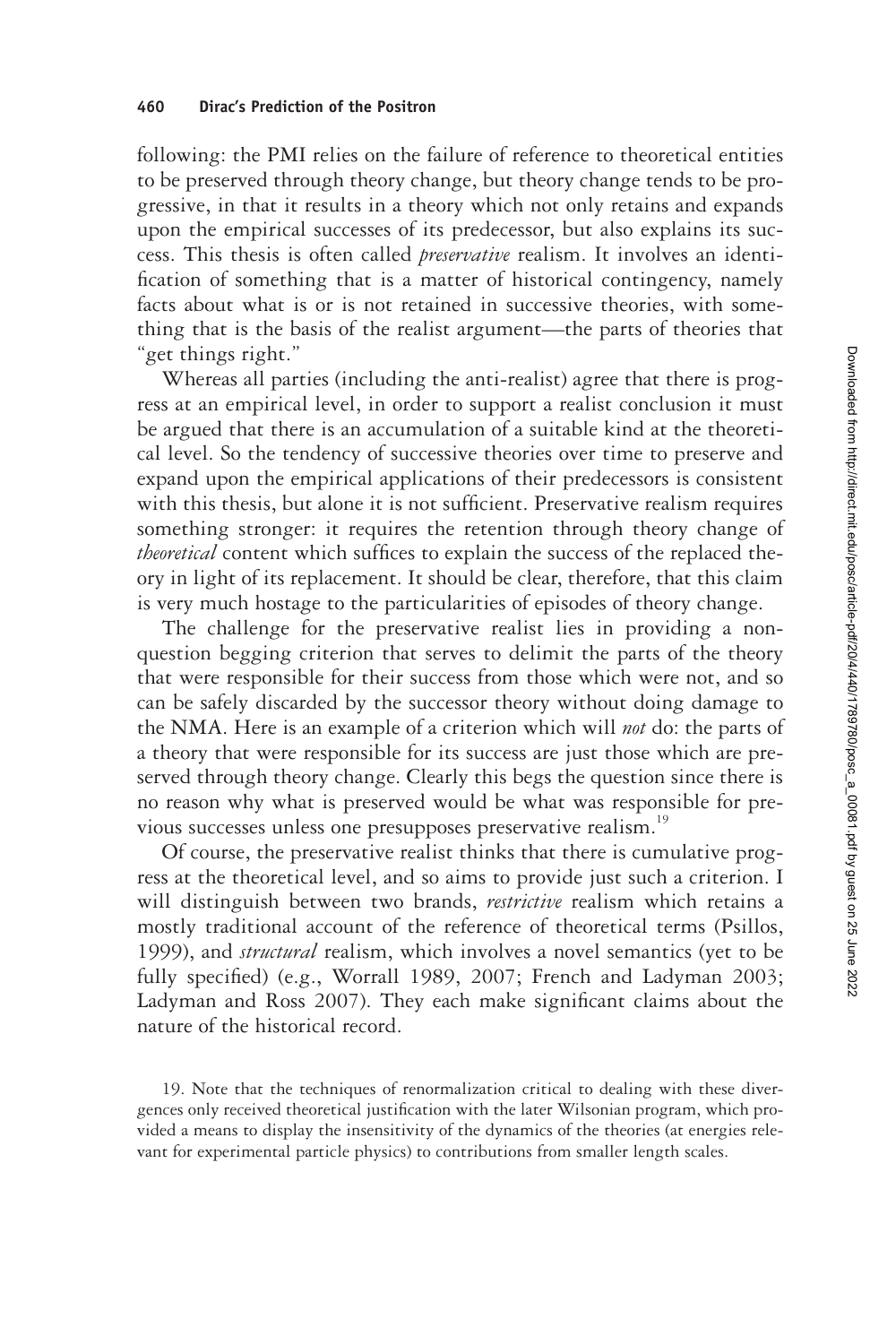**Restrictive Realism** Evidential support accrues differentially to different parts of the theory. Taking into account the differing empirical support of various components of a theory at the time it was replaced and the attitudes of contemporary scientists, we can separate those parts which were well-supported by the evidence and those which were not. It turns out that only parts with little or no empirical support were replaced.

**Structural Realism** The success of a theory is explained by its ability to capture the structure of the physical world. These structural (but physical) relations are described by mathematically expressed theories in terms of abstract structures and relations. Whereas there is little or no preservation of ontology (in terms of objects and their properties) structure *is* preserved through theory change.<sup>20</sup> The question the remainder of this paper will address is this: assuming hole theory to be a proper object of scientific realism, does its eventual replacement offer conclusive evidence for or against either of these expressions of preservative realism?

## Against Restrictive Realism

The restrictive realist argues that we should only be committed to the parts of the theory that were empirically supported at the time. In order to avoid the challenge posed above she must argue that the theoretical content that was retained was responsible for the success of the theory, so wouldn't have committed her to the existence of the negative energy sea. The problem in this case is making the cut in such a way that includes more than mere empirical predictions, but avoids the negative energy sea. Since she uses standard referential semantics, I claim the restrictive realist is faced with a dilemma concerning the successful use of hole theory by Dirac and other physicists in the 1930's:

*Either* the empirical support for hole theory is confined merely to quantitative predictions, in which case there is nothing to offer as an explanation of the success of hole theory which differs from what an instrumentalist might say, *or* the successful use of the theory entails ontological commitment to vacuum electrons.

In support of the second horn, note that the existence of the antielectron and the possibility of pair creation involve completely novel phe-

20. Structural realism may be further classified according to the stance taken on the ontological status of objects: Worrall's *epistemic* structural realism maintains that all we can *know* about objects are their structural relations, while French and Ladyman's *ontic* structural realism maintains that there *are* no objects but only structural relations (or at least that objects are not metaphysically primitive). This difference will be largely irrelevant for what follows since either involves a commitment to the historical thesis above.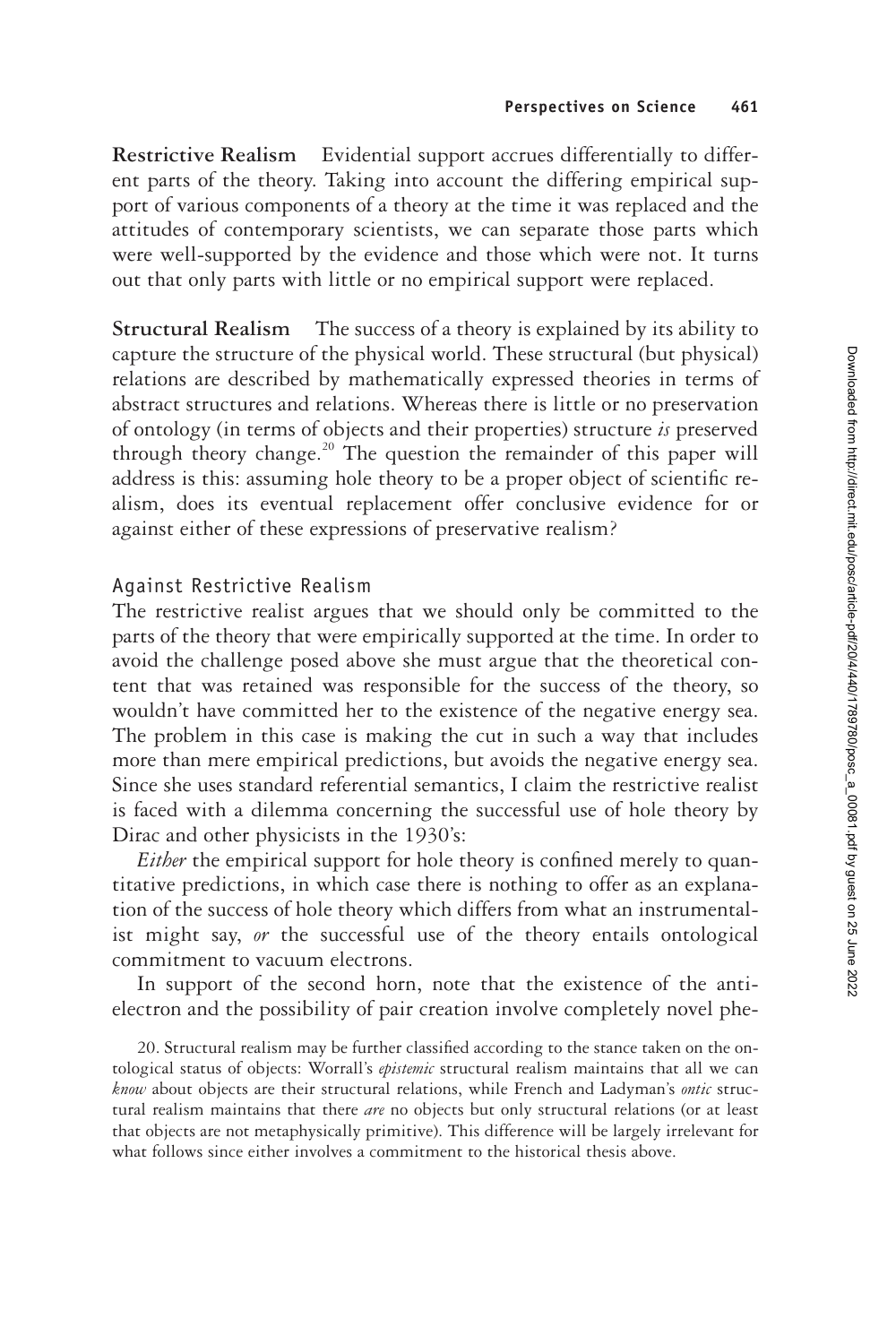nomena, which are only implied by the Dirac equation if the existence of negative energy electrons is taken seriously. This is worth emphasizing. The *presence* of negative energy solutions was not enough to predict antimatter: each of the negative energy states had to be occupied by an electron for 'anti-electrons' (holes) to have physically reasonable properties, and moreover properties which in detail turned out to be instantiated by the positron. In the conceptual framework of hole theory, there could be no antimatter without the Dirac sea. What is more, since the stability of matter required that *all* the negative energy states be filled (pointed out by Oppenheimer in 1930), the empirical adequacy of the Dirac equation relied on the hole theory hypothesis.

Hence the defense offered by Psillos (1999, p. 113) to explain away the replacement of caloric will not work here. Although it is feasible that the hypothesis that heat is a material substance failed to feature essentially in the derivation of any thermodynamic law, the assumption that all the negative energy states of hole theory were filled by electrons was essential to predict the existence of positrons, and to make physical sense of the Dirac equation. In the case of the disappearing ether, the empirical support accrued by electrodynamics was based on the unification of theories of wellknown electric and magnetic phenomena, and led to the discovery of new phenomena such as electromagnetic radiation. Compare also Psillos' description of Maxwell's methodology: "The new theory of electromagnetism was to be built up slowly, in response to the evidence available and background knowledge of the physical world" (1999, p. 136). Instead, Dirac's methodology was driven by concerns of consistency with background theory, accompanied by occasional logical leaps made in response to conceptual difficulties and new theoretical results. Since Dirac proceeded from the initial success of the Dirac equation to his prediction of antimatter with little empirical input, the restrictive realist can't use the criterion of differing empirical support to partition off successful parts of the theory.

However, ultimately Psillos argues that the mechanical ether featured essentially only in heuristic models which were regarded as such by the scientists who made use of them. He claims that although Maxwellian field theory appeared to replace the mechanical ether with a new kind of entity which allowed the propagation of electromagnetic phenomena through free space (the field), the role the ether had played as a mechanical bearer of electromagnetic properties was merely heuristic. Could a similar move account for the success of hole theory? This is certainly the most promising avenue since as I already mentioned one could certainly argue that hole theoretic models were regarded in the same skeptical light as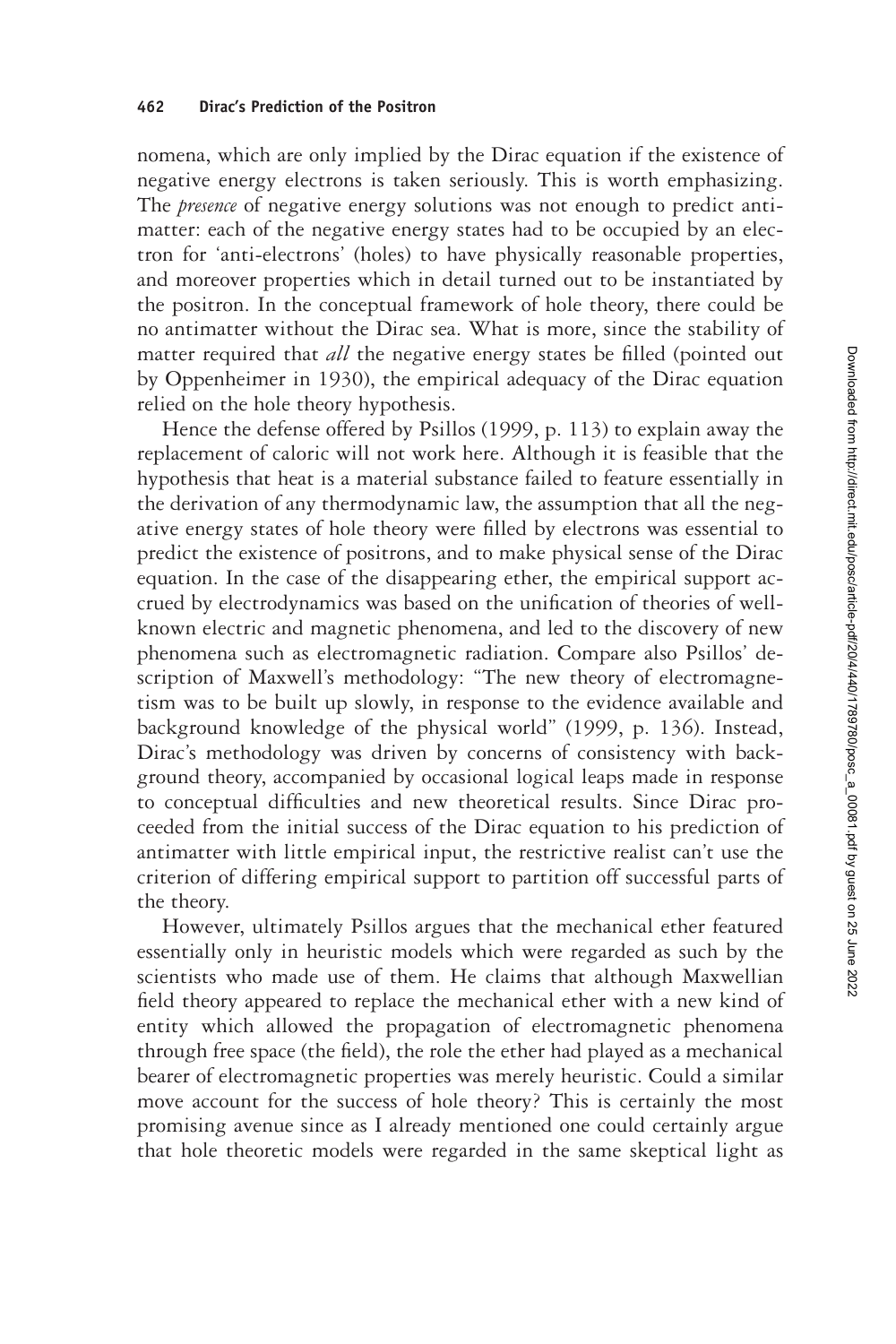mechanical ether models by certain scientists. However, the difference here is that while mechanical ether models were (arguably) either demonstrations of known phenomena or played a merely heuristic role in theory construction, the hole theoretical account of pair production, say, played an ineliminable role in providing quantitative predictions and qualitative understanding of genuinely novel phenomena.

This brings into play the first horn of the dilemma: if hole theory was not to be interpreted realistically, how does one explain its success in realist terms? The difficulty for the realist here is again that the empirical success enjoyed by hole theory involved novel predictive success. Of course, she may decide that she could do without this episode of novel predictive success, but that move would be ill advised since then she would have broken the association of realism with genuine novel predictive success, supposedly the most compelling evidence in its favor (Musgrave 1988). To do so would be to throw out the baby with the bathwater.

Moreover, it was not just the ontology of hole theory that was discarded: the explanations offered by hole theory became invalid in light of its replacement. For example, the explanation of pair production in terms of transitions of electrons from negative to positive energy states was completely undermined. As explanatory success plays a key role for the scientific realist in the confirmation of a theory, the disappearance of an entire explanatory framework should be just as worrying as the accompanying ontological discontinuity. A last gasp attempt to retain something of the traditional realist account of reference would be to claim that by "the Dirac sea" scientists had meant "the vacuum state" all along, in analogy to Hardin and Rosenberg's claim that by "luminiferous ether" scientists had meant "electromagnetic field" (defended in Psillos 1999, chap. 12). However, it is unclear what set of causal properties would ground such a continuity of reference here.

In sum, having been ostensibly committed to hole theory in, say, 1934, there appears to be little that the restrictive realist could have hung on to through the vicissitudes of theory change which would suffice to explain her initial commitment to hole theory while doing justice to her realist credentials. On the other hand, the structural realist has a way out of this dilemma since she rejects the standard story of ontological commitment entailed by the successful use of a theory. According to Worrall, episodes of theory change exemplified by Maxwell's electrodynamics can be characterized as "cumulative growth at a structural level combined with radical replacement of the previous ontological ideas" (1989, p. 160). The correct level of theoretical commitment, says the structural realist, is at the level of *structure.*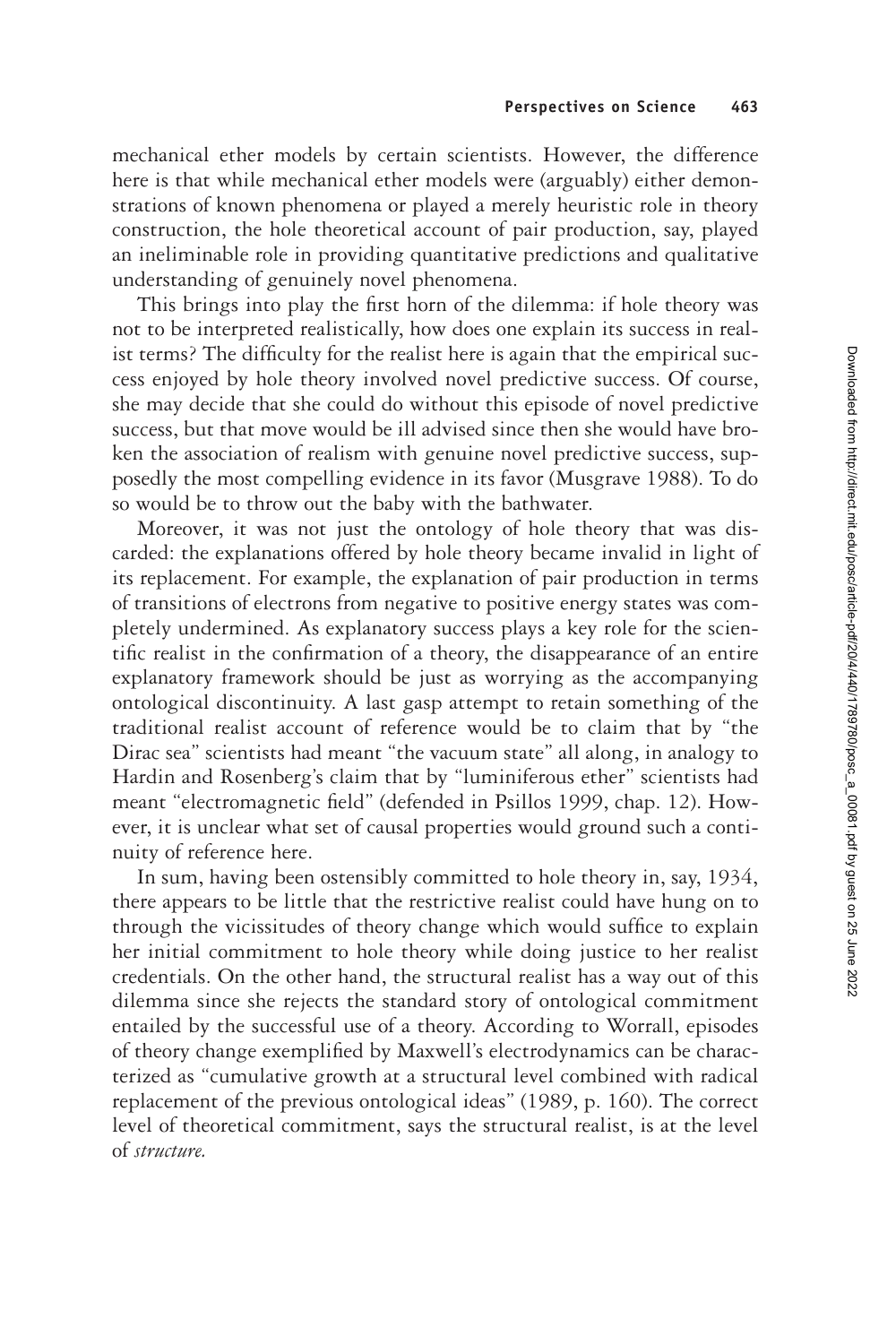### **4. The Case for Structural Preservation: Symmetries**

In the progression towards Dirac's prediction of antimatter, Weyl's argument was crucial in convincing him of the inherent symmetry between matter and antimatter. While it is tempting to attribute to Weyl (1931) a prescient understanding of the second-quantized theories of electrons that were to follow, the account he gives of his theory is only a rudimentary sketch. Hence there is a puzzle here about Dirac's unquestioning acceptance of Weyl's argument. Firstly, Weyl had provided no proof that Dirac's theory was equivalent to his treatment, and the account he gave of this alternative "theory" scarcely warrants the name. Secondly, Dirac's misgivings about the second-quantization of matter were well known, and soon led him to propose his alternative 'multi-time' formalism. So why was Dirac persuaded?

The answer lies in the generality of Weyl's argument, which followed from the symmetry properties of the relativistic action. The elegance and power of Weyl's group theoretic approach must have been quite clear to Dirac, and it would have been immediately apparent that this afforded an invaluable geometrical understanding of the Dirac equation in terms of relativistic covariants: spinors. Since the CPT invariance of the action followed directly from its construction from certain kinds of Lorentz covariant quantities (scalars, tensors, and spinors), it followed that any theory constructed within these constraints would have this symmetry. Hence, irrespective of the precise details, any theory representing electromagnetism, matter, and their interaction must inherit the symmetrical description of matter and antimatter. Dirac's conviction that this was a general property of such theories is evinced by his prediction that protons would have to have anti-particles too, despite a complete lack of any plausible theory of protons at the time.

Thus rather than following from the detailed description of matter according to a precisely expressed theory, Dirac's prediction of antimatter relied upon the formal characterization of symmetry properties that such a theory must possess. This is just the sort of continuity that the structural realist claims explains the success of the replaced theories in terms of their replacements. In fact, the foundational role of group theory in modern quantum field theory can be traced directly back to Weyl's work on unitary representations, which led eventually to proofs that *any* Lorentz invariant local quantum field theory must be CPT invariant, and Wigner's characterization of the allowed matter fields according to the irreducible unitary representations of the Poincaré Group.

Clearly then, there is an important historical structural continuity here. But just what level of structural continuity is sufficient to explain the success of a replaced theory in terms of its replacement? Are these symmetry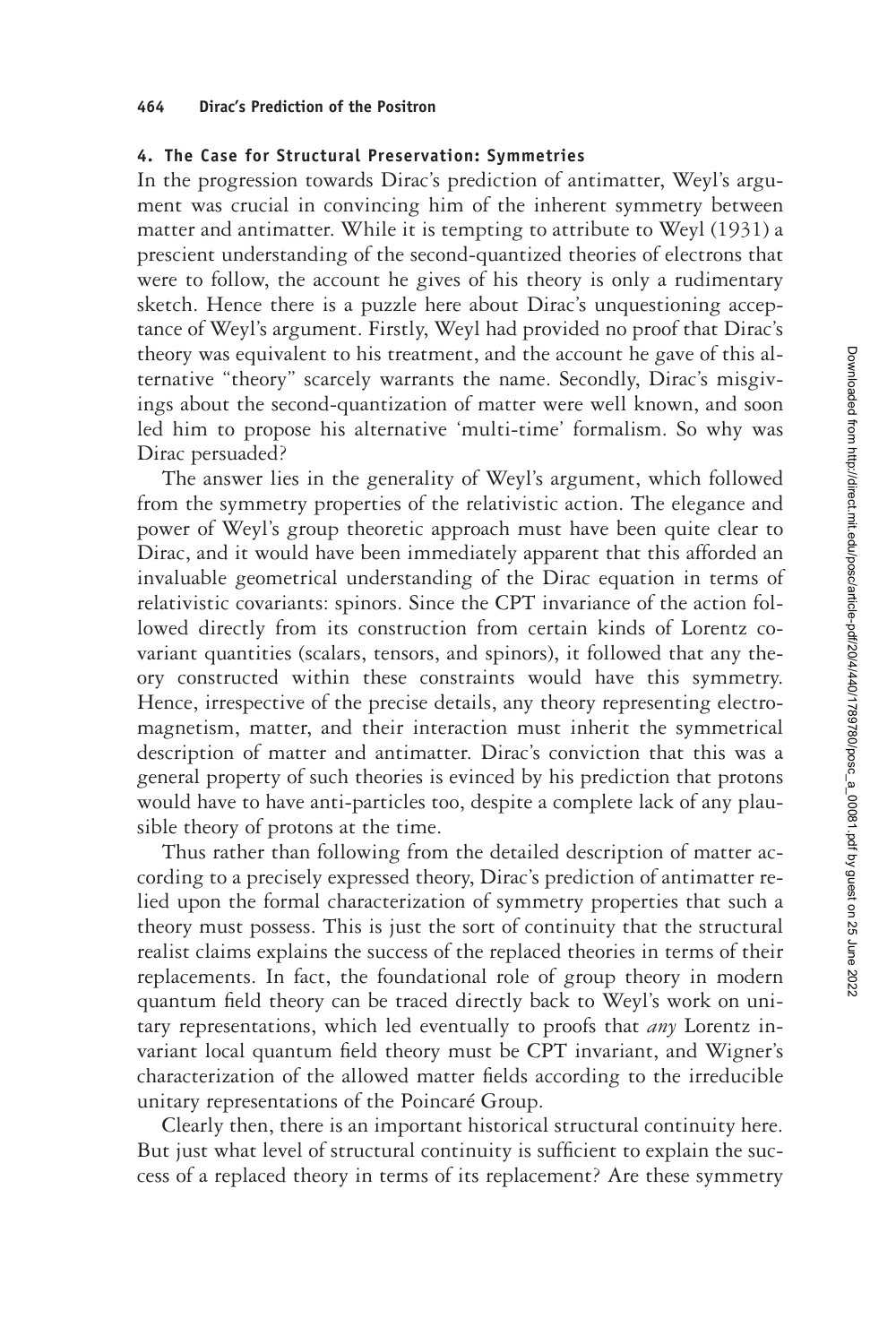properties alone enough to provide an explanation of the success of hole theory in realist terms? One could protest that symmetries are properly understood as properties of the phenomena. Certainly this would be closer to Weyl's philosophy of transcendental idealism, where the objectivity of our description of nature arises from a common phenomenology (see Ryckman 2003).

The structural realist takes a more ontological view of symmetries as (somehow) structural properties of the world, but should admit that that there is more to a theory "getting things right" than just capturing the correct symmetries. Writing in another context, here is Steven French:

the lesson [of metaphysical underdetermination] for the structuralist is that this essential structure must be expanded beyond the group-theoretical 'object' structure to include the dynamical. Following Bain . . . we can informally represent this essential structure in the following terms: [state space, dynamics, symmetries]. The structural realist will insist this is what we should be realists about. (French 2011, p. 220)

So it seems that we are justified in demanding the preservation of more than just these general dynamical symmetries. Turning first to the continuity of state space, note that in Fock space the state of the system is represented by a one-dimensional ray in an infinite-dimensional separable Hilbert space, and any two such Hilbert spaces are isomorphic. Similarly, there is continuity in terms of the representation of the evolution of the state of the system by a family of unitary operators parameterized by *t,* generated by the Hamiltonian operator.

But the suspicion arises that the display of shared structure is perhaps too opportunistic: modern physical theories are expressed in rich mathematical language and so it is not at all surprising to find *some* common structures. Is the fact that many successful theories happen to be expressed within the setting of an infinite-dimensional separable Hilbert space miraculous on an instrumentalist account of science? It seems to me that this kind of fact receives a perfectly satisfactory explanation in terms of the utility of generalized function spaces. The question to ask whether or not the structural continuities displayed by the structural realist are sufficient to warrant a *realist* interpretation of the historical record.<sup>21</sup>

21. Bain and Norton (2001) argue that the most suitable display of continuity in the history of the electron is at the level of the Lagrangian. While I agree that this provides a useful heuristic for understanding of the way in which theories of the electron are related, it is blind to the structural discontinuities articulated here (which I take to be problematic for the structural realist).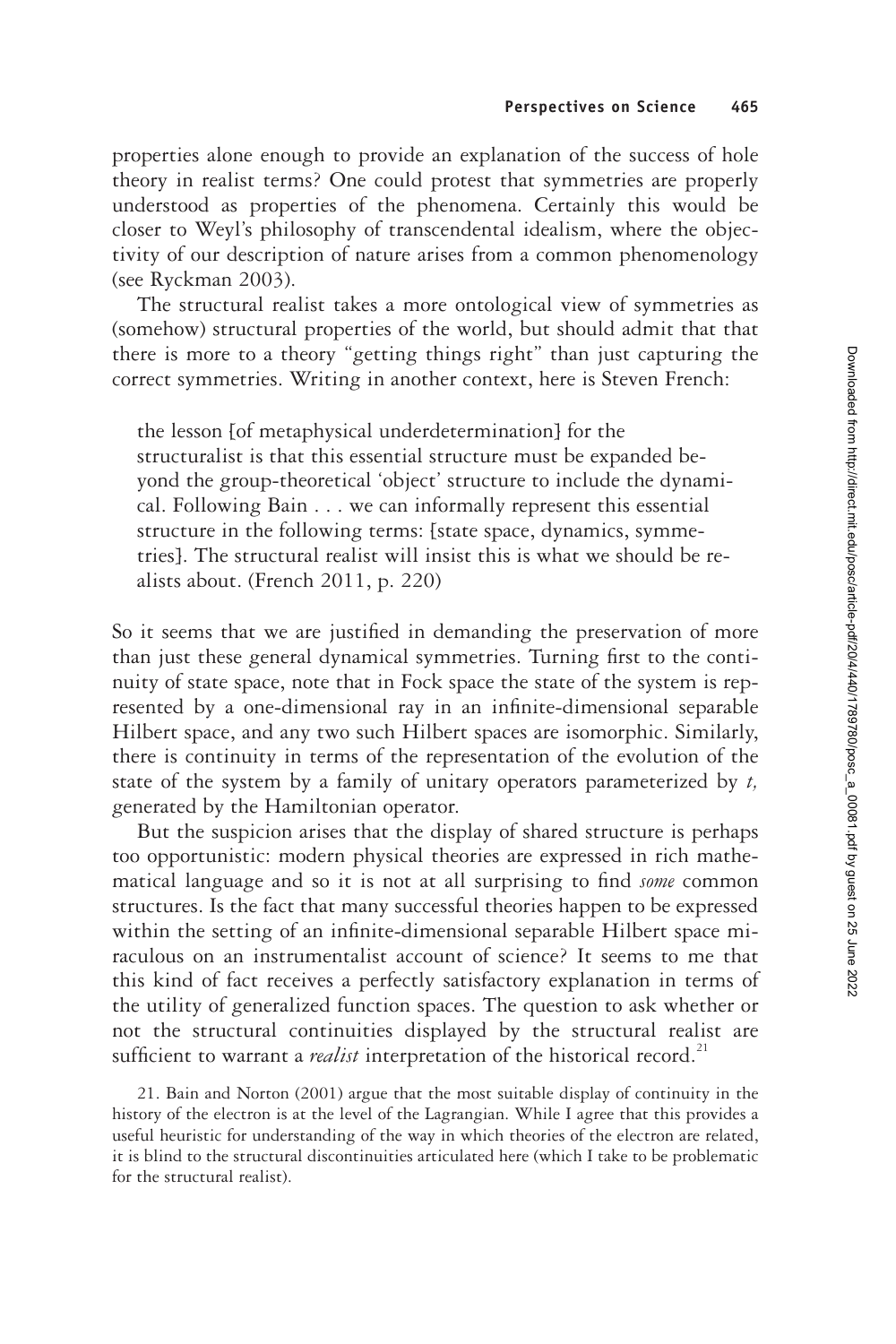### **5. The Case Against Structural Preservation: The Dirac Equation**

At first sight, the Dirac Equation seems to be a most plausible candidate for structural preservation since a casual comparison of Dirac (1928) and the modern equation of a spin-half quantum field found in a standard quantum field theory textbook reveals a striking similarity of form. Compare the first quantized Dirac Equation of Section 2.1 with Peskin and Schroeder (1995, p. 52), where the Hamiltonian appears as,

$$
\hat{H}_D = \int d^3x \hat{\psi}^\dagger(x) (-i\alpha \cdot \nabla + m\beta) \hat{\psi}(x) .
$$

However, in the replacement of the first-quantized Dirac equation by its second-quantized field theoretic analog a significant structural change has occurred that is disguised by the formal similarity of the equations. Namely, for Dirac the equation concerned the evolution of a four-component wave function (living in Hilbert space) which described the probability distribution associated with a definite number of electrons, whereas for the modern physicist the Dirac equation applies to field *operators*  $\hat{\psi}(x)$ , which are expressed as sums of creation and annihilation operators.

That said, there are important structural continuities here introduced by the construction of Fock space from the single particle Hilbert space. Roughly, Fock space is just an (infinite) direct sum of *n*-particle Hilbert spaces each formed by taking the (anti-symmetrized) *n*-fold tensor product of the space of solutions to the single particle Dirac equation. This leads to a natural extension from operators defined on the single particle space to operators on the Fock space.<sup>22</sup> However, note that while a complete specification of field operators determines an operator-valued distribution over space-time points, it does not serve to determine a unique state of the system. The field theoretic Dirac equation determines the evolution of the field operators, not the system state.

A more acute discontinuity arises from the failure of particle number to be conserved (in general) in the second-quantized case. For the firstquantized Dirac equation charge conservation amounts to the statement that the number of electrons is conserved by the dynamics. We can see this requirement as leading to hole theory: if electrons cannot be created or destroyed they must be waiting in the vacuum, waiting to become manifest. However, in the second-quantized field theory conservation of particle number is the exception rather that the rule since the dynamics is not confined to any one *n*-particle subspace (unless the field is free). As Saunders (1991, pp. 93–103) demonstrates, this fact leads to considerable

22. See Bratelli and Robinson (1997, p. 8), Saunders (1991), and Baez, Segal and Zhou (1992, pp. 163–65) for accounts of this procedure.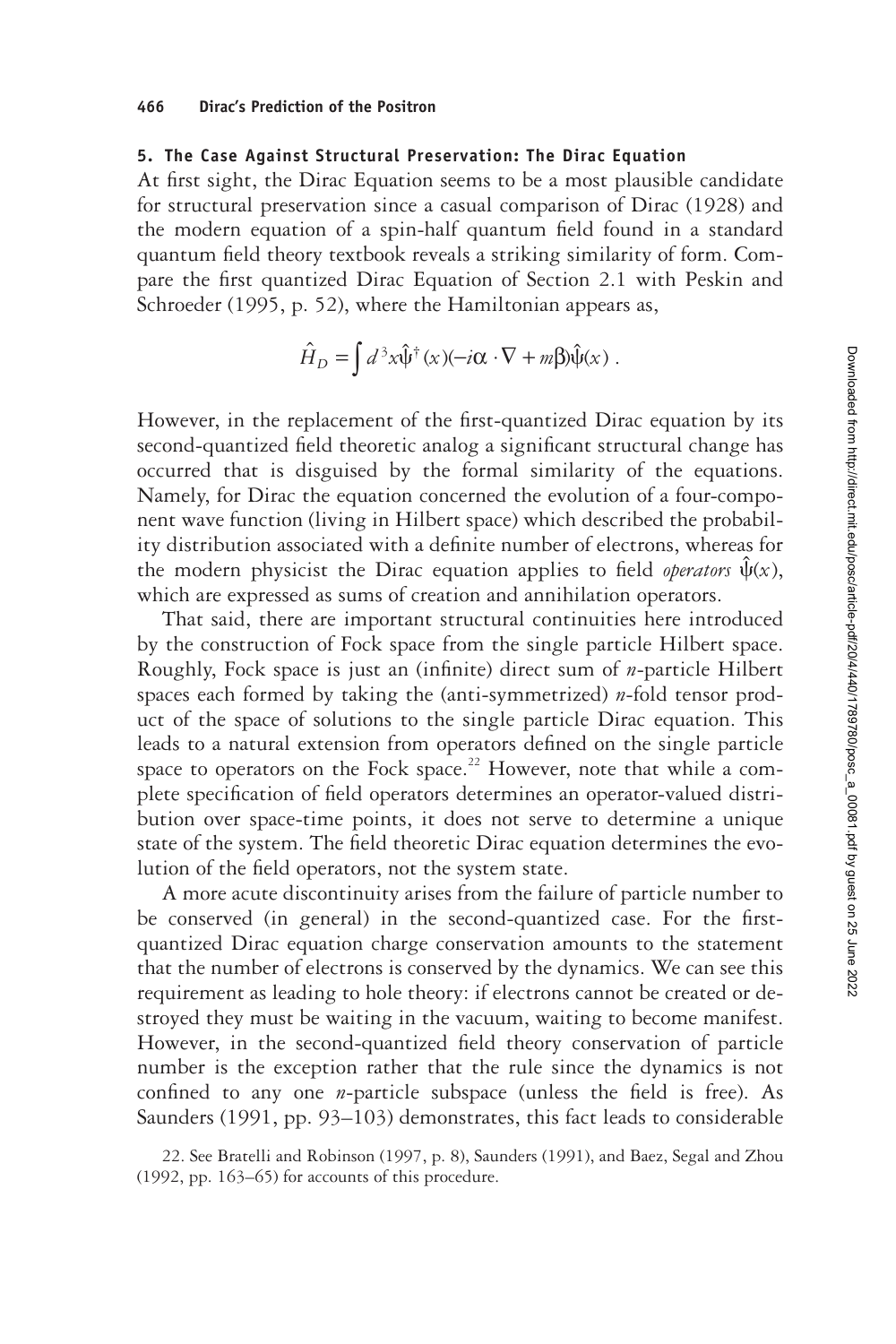difficulties in setting up a correspondence between the first- and secondquantized dynamics.

I contend that these structural differences correspond to accompanying shifts in metaphysical or ontological assumptions. A central assumption of Dirac's hole theory is the use of spatial wave functions  $\psi(x)$ , which can be thought of as complex valued fields encoding the probability for finding the particle within a particular spatial region. Despite the quantum description employed, which provides a definite probability amplitude *for* position rather than a definite value *of* position, Dirac (1928) made clear that an electron is a point particle in this picture. Since a particle with negative energy is described by exactly the same spatial properties, a negative energy solution is just as "particle-like" as a positive energy solution.

When Dirac (1930) fills these negative energy solutions with electrons, each one of them corresponds to a particle with definite spatial properties. In the first-quantized expression of hole theory, charge conservation amounts to the statement that the number of electrons is conserved (insofar as it makes sense for infinity to be the conserved value). So while positrons (corresponding to the absence of an electron) are in a sense created from the vacuum, the number of electrons remains unchanged. However, in the second-quantized theory particle number is *not* conserved by the dynamics, only charge is.

That said, there may be an easy way out for the structural realist here since she may plausibly deny that hole theory ever received a coherent first-quantized expression, i.e., it could be argued that there *is* no hole theory without second quantization, on the basis that the first-quantized Dirac Equation only has the structural resources to describe finitely many electrons, whereas hole theory had to involve infinitely many. In so doing the structural realist neatly sidesteps any problems relating to the structural discontinuities I described above, but it remains for her to explain away the apparently discontinuous change resulting from the later reinterpretation of antimatter in terms of presence rather than absence.<sup>23</sup>

#### **6. The Structure of Vacuum**

One reason to think the change in vacuum might involve another structural discontinuity is the change that occurred in the spectrum of the Hamiltonian operator, which represents the energies that a system de-

23. A potential problem this move brings is the need to then account for the success of the first-quantized Dirac equation in accounting for situations involving interactions. This must be addressed on a case by case basis but I suspect that to do so is unproblematic. For example, note that the Bethe-Salpeter equation recovers in field-theoretic form Dirac's initial treatment of the hydrogen atom as a Coulomb potential (Bethe and Salpeter 1951).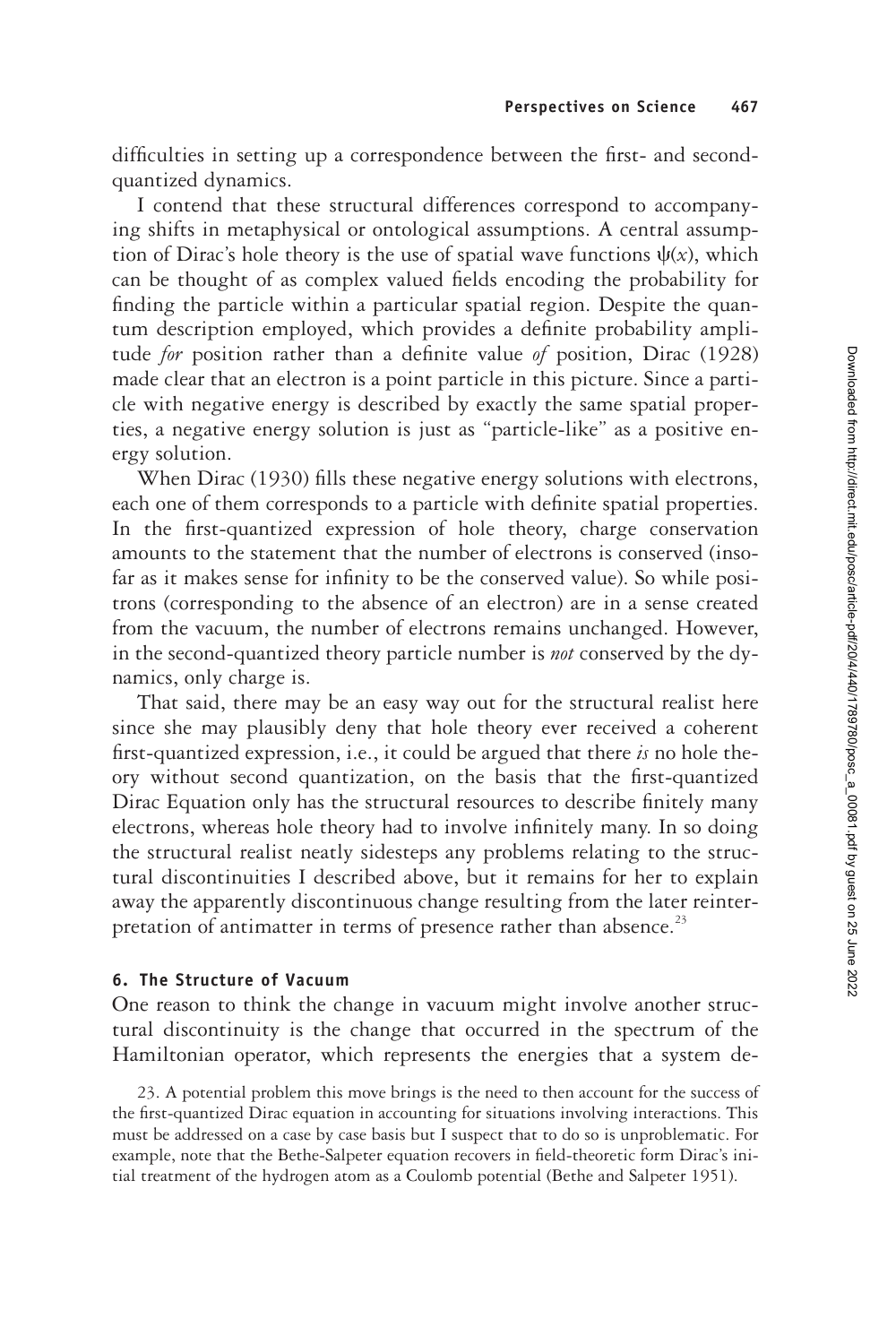scribed by the theory may take: in hole theory it is unbounded, whereas in modern quantum field theories it is bounded from below, reflecting the requirement that energies must be positive. Writing out the Hamiltonian in terms of creation and annihilation operators, we have,

$$
\hat{H}_D = \int d^3k E(k) \Big( a^{\dagger}(\mathbf{k}, \sigma) a(\mathbf{k}, \sigma) + b^{\dagger}(\mathbf{k}, \sigma) b(\mathbf{k}, \sigma) \Big) \,,
$$

where  $a^{\dagger}(\mathbf{k},\sigma)$  creates an electron with momentum **k** and spin  $\sigma$ ,  $b^{\dagger}(\mathbf{k},\sigma)$ creates a positron with momentum  $k$  and spin  $\sigma$ , while their respective conjugates act to destroy them. But why does this expression result in *positive* energies? The answer lies in the freedom of choice provided by the Canonical Anti-commutation Relations (CAR's): since *b* † and *b* appear symmetrically in the relation  $\{b^{\dagger}(\mathbf{k},\sigma),b(\mathbf{k},\sigma)\}=1$  it is essentially a matter of convention as to whether  $b^{\dagger}$  is chosen to be the operator that *lowers* the energy or *raises* it.

Let's see how this works. One way of defining creation and annihilation operators would be to have pairs of operators  $(\hat{a}^\dagger_\pm, \hat{a}_\pm)$  which create and destroy positive energy electrons, and a pair  $(\hat a_-^\dagger, \hat a_-)$  which create and destroy negative energy electrons. In order to get a workable theory, we define the vacuum as the state where every possible negative energy electron state is filled but every positive energy electron state is empty, that is  $|1,1,1, \ldots;$ 0,0,0, ....). Then in order to create a positive energy positron, we use  $\hat{a}_+$  to destroy a negative energy state, creating a positive energy *hole.* This is the hole theory interpretation.

To obtain the modern vacuum interpretation, we exploit the symmetry of the anti-commutation relation  $\{\hat{a}^{\dagger}, \hat{a}^{\phantom{\dagger}}\} = 1$  to define operators  $\hat{b} = \hat{a}^{\dagger}$ ,  $\hat{b}^{\dagger} \equiv \hat{a}$  so that  $\hat{b}^{\dagger}$  *raises* the energy and creates a positive energy positron, which is then destroyed by the corresponding  $\hat{b}$ . Accordingly, the vacuum is defined as the state  $|0,0,0, \ldots; 0,0,0, \ldots\rangle$  and so the theory no longer allows negative energy particles.<sup>24</sup> This is maneuver is known within the standard account of quantum field theory as a Bogoliubov transformation.

So the structural realist who maintains that only second-quantized hole theory was worthy of a realist attitude could argue that this equivalence allows us to see the structural continuity of the completely filled negative energy vacuum state with the "empty" vacuum that replaced it. Unfortunately, Baez, Segal and Zhou (1992, 166) demonstrate that the inter-

<sup>24.</sup> Note that in so doing we replace the  $\hat{a}^{\dagger}$   $\hat{a}$  's appearing in the Hamiltonian operator by  $\hat{b}^{\dagger}_{+}\hat{b}_{+}$ 's, conveniently forgetting about the infinite constant that results from the CAR equality  $a^{\dagger}\hat{a}_{-} + \hat{a}_{-}\hat{a}_{-}^{\dagger} = 1$ . Saunders (2002) discusses in depth the resulting reinterpretation of vacuum energy.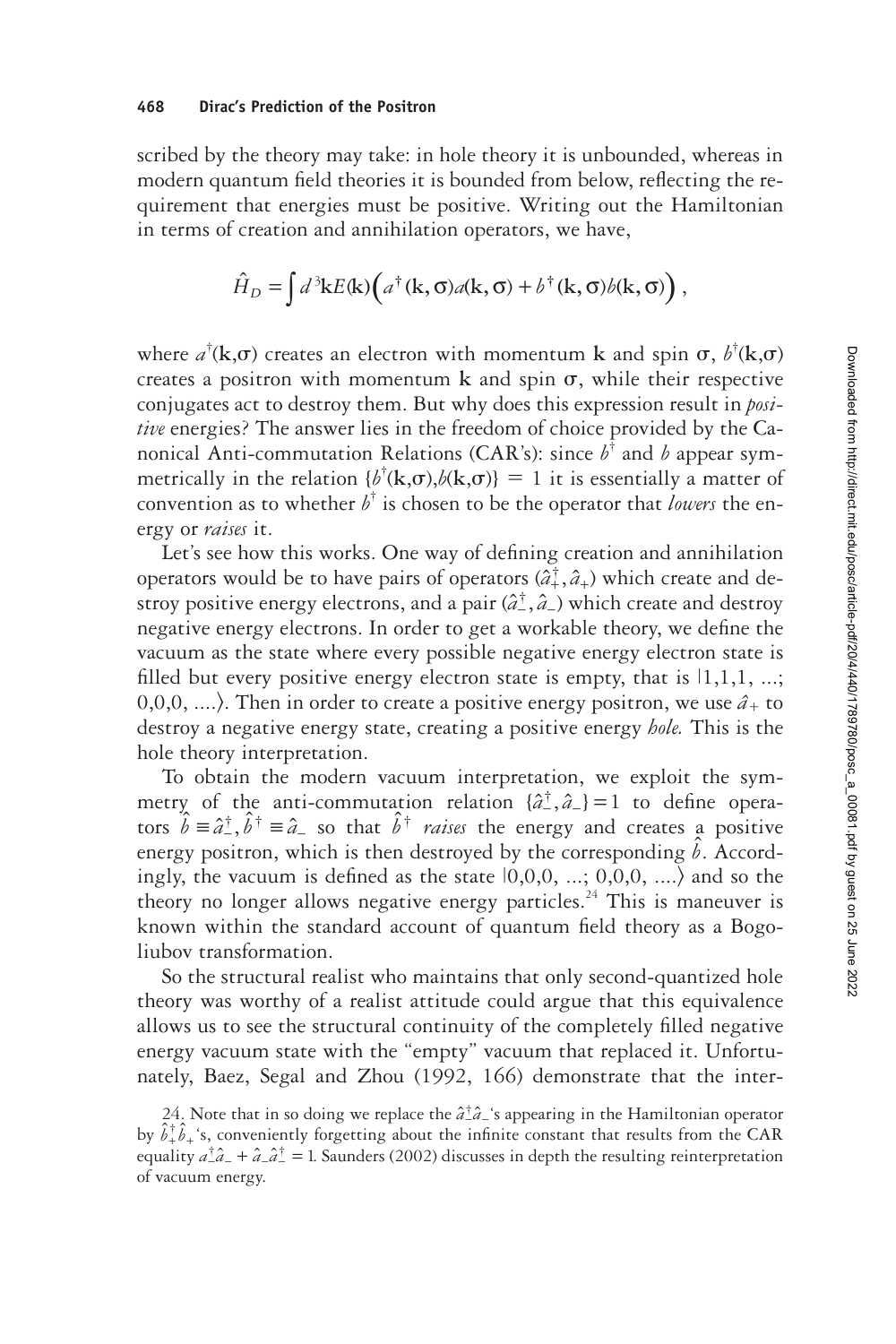change of creation and annihilation operators described above is *not* unitarily implementable, which implies that there is a significant structural discontinuity corresponding to the replacement of the hole theoretic vacuum state since they cannot be accommodated within a single separable Hilbert space.

On the other hand, this may be no reason for the structural realist to despair, since it turns out that even the Klein-Gordon vacuum state admits continuously many unitarily inequivalent Hilbert space representations. This arises since, although in quantum mechanics (involving finitely many canonical variables) the Stone-von Neumann theorem guarantees the unitary equivalence of irreducible representations of the CCR's, the CCR's of quantum field theory involve infinitely many variables, so allowing for irreducible representations that are unitarily inequivalent. This fact, therefore, could be taken to indicate that unitary equivalence is a poor criterion for physical equivalence in the setting of quantum field theory anyway.<sup>25</sup> If the structural realist chose instead to invest only the algebraic structure of the CAR's with physical significance then she could point to the fact that there is a unique CAR *C*\*-algebra (up to \*-isomorphism), of which there may be many unitarily inequivalent Hilbert space representations.<sup>26</sup>

However, it will not do to invest *only* the algebraic structure with physical significance since in certain contexts the difference between unitarily inequivalent representations of an algebra of observables *does* seem to have physical significance, for example in explaining spontaneous symmetry breaking in quantum statistical mechanics (Ruetsche, 2003). French (forthcoming) suggests that, although each case requires consideration on its own merits, the algebraic structure can be understood by the structural realist as encoding physical possibilities at a suitably abstract level, modalities which may or may not be realized in our world.

On this understanding, although the hole theoretic vacuum and the "empty" vacuum disagree about the structure of the actual world, they can be seen as incompatible realizations of the way the world *could* have been according to the abstract algebraic description of the theory. However, given the centrality of the spectral condition in formulations of quantum field theory today (which amounts to the assumption that energy must be

25. See Reutsche (2011) for a comprehensive (and comprehensible) introduction to these issues.

26. See Theorem 5.2.5 of Bratelli and Robinson (15, 1997), which demonstrates that any two *C*\*-algebras generated by bounded operators obeying the CAR's (on a separable Hilbert space) are related by a unique \*-isomorphism. Furthermore, in this setting a Bogoluibov transformation is represented by a unique \*-automorphism on the algebra of observables.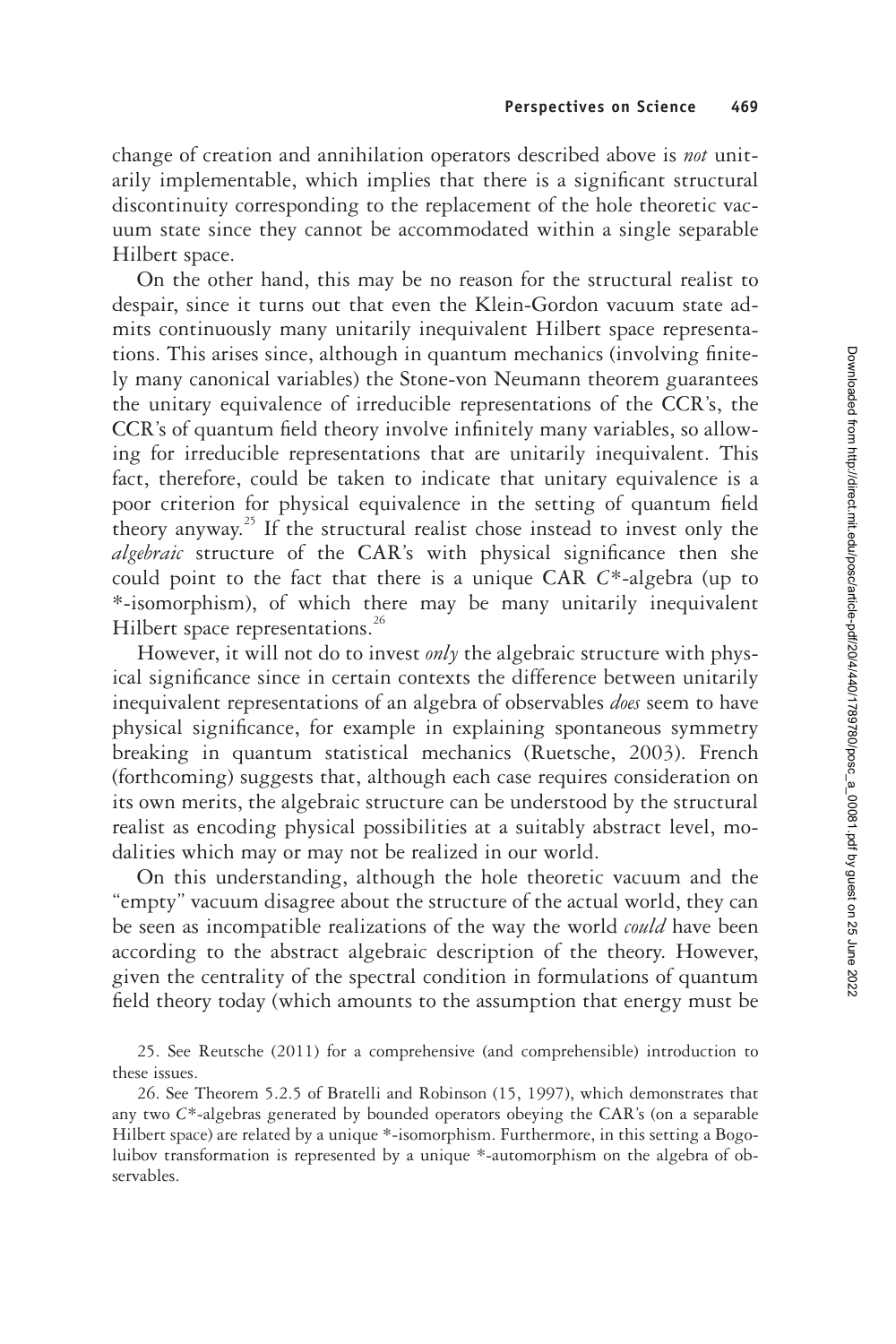positive), there is also a clear sense in which hole theory is *not* a possible world of contemporary quantum field theory.

The point I wish to make is this: theory replacement involves structural discontinuity as well as structural preservation, and since these discontinuities may reflect the problematic ontological or metaphysical shifts that the structural realist had hoped to avoid, she had better account for them too. So rather than pointing to structural preservation to explain the success of discarded theories in terms of their replacements, I would ask the structural realist for an account of the historical record that addresses instead structural *discontinuities* that arise. In taking account of cases such as the replacement of hole theory, the danger is that the common thread of shared structure becomes so thin as to fail to support an expressly realist interpretation of the success of the replaced theory.

### **7. Conclusion**

The purpose of this paper was to suggest a particular episode in the history of modern physics as being particularly pertinent for the contemporary scientific realism debate. The history I have tried to uncover reveals a surprising interpenetration of theoretical methods and an undeniable logic to the chain of reasoning that led to Dirac's prediction of antimatter. The disappearance from the succeeding theories of the central posit of his hole theory interpretation—the Dirac sea—is therefore all the more interesting. It is hoped that the present discussion has served to make accessible the details of this episode to philosophers of science, while also demonstrating the relevance of the details of these events for the preservative realist, who has already sought to sophisticate her account in response to challenges posed by the history of physics.

The main conclusion of this case study is a negative one: the position I termed restrictive realism, exemplified by Psillos (1999), either fails to accommodate the disappearance of the Dirac sea, or fails to account for the empirical and predictive successes of hole theory. Therefore, the argument of Laudan (1981) against the necessary connection of the reference of central theoretical terms with empirical success and (in this case) novel predictive success goes through despite the potential accommodation of other cases of theory change by the restrictive realist.

The realist might be inclined to say, "Well, so much the worse for novel predictive success!" But, aside from the inherent problem of reducing the force of one of realisms key motivations, I have argued that hole theory also enjoyed considerable empirical and explanatory success. Perhaps there is some other criterion that could be provided for the acceptance of a theory which would exclude this case, or perhaps we should adopt a more cautious, yet hopeful, picture where it is only the ultimate, "fundamental"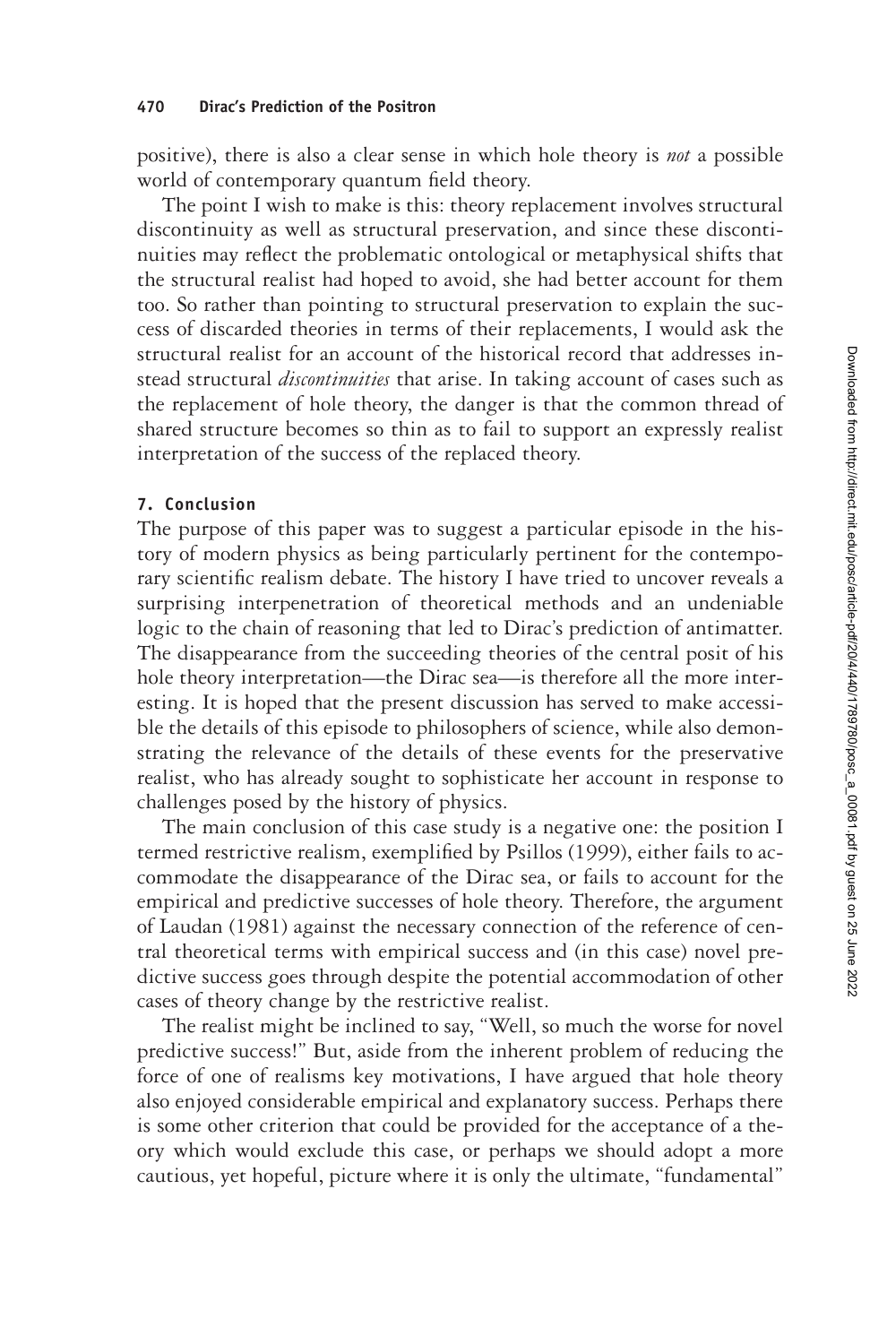theory which is deserving of a realist attitude, and our commitment to present theories is to be cashed out in relation to this future theory. But these would be quite different positions to the one considered here.

It seems that the structural realist fares considerable better in accommodating the peculiarities of this case of theory change, which indicates that the accumulation of theoretical content is best understood in terms of continuity between the mathematical frameworks in which the theories are expressed rather than the commitments entailed by their current degree of empirical support. In particular, the perspective on the Dirac equation offered by Weyl's group theoretic understanding of Lorentz transformations proved not only to be vital to Dirac's prediction of antimatter, but also to the future development of the Standard Model. It would be hard to deny that this deserves recognition as a compelling instance of structural preservation.

However, despite this striking continuity of dynamical symmetries, the structural realist faces problems accounting for the shift from the firstquantized Dirac equation to second-quantized hole theory, and thereby to the modern notion of an "empty" vacuum. I have suggested that she might avoid concerns relating to the first of these shifts by arguing that only the second-quantized theory was deserving of a realist attitude. However, there remains the problem of accounting for the disappearance of the Dirac sea, since this difference is ontology is reflected in a structural distinction that can be understood as reflecting the asymmetry between matter and antimatter displayed by the hole theoretic vacuum state.

Perhaps this is the lesson to be drawn for structural realism: theory change also involves discontinuity at the structural level. Thus even restricting her theoretical commitments to structural components does not suffice to insulate the structural realist from problems of theoretical change. What makes the case considered here particularly interesting is that it demonstrates how shifts in the metaphysical commitments of a theory may also be displayed in terms of changes in theoretical structure. It remains to be argued that a structuralist understanding of theory change suffices to support a compellingly realist interpretation of scientific progress. $27$ 

27. French and Ladyman (2011, p. 32) have recently claimed that only "a case where the structure of a theory that had enjoyed novel predictive success was completely abandoned" would provide a legitimate challenge to structural realism. However, in so doing they forget the positive role that the historical record is supposed to play in establishing the plausibility of realism in the first place via the NMA. In other words, structural realism is the best explanation of the success of science only to the extent that its competitors are not.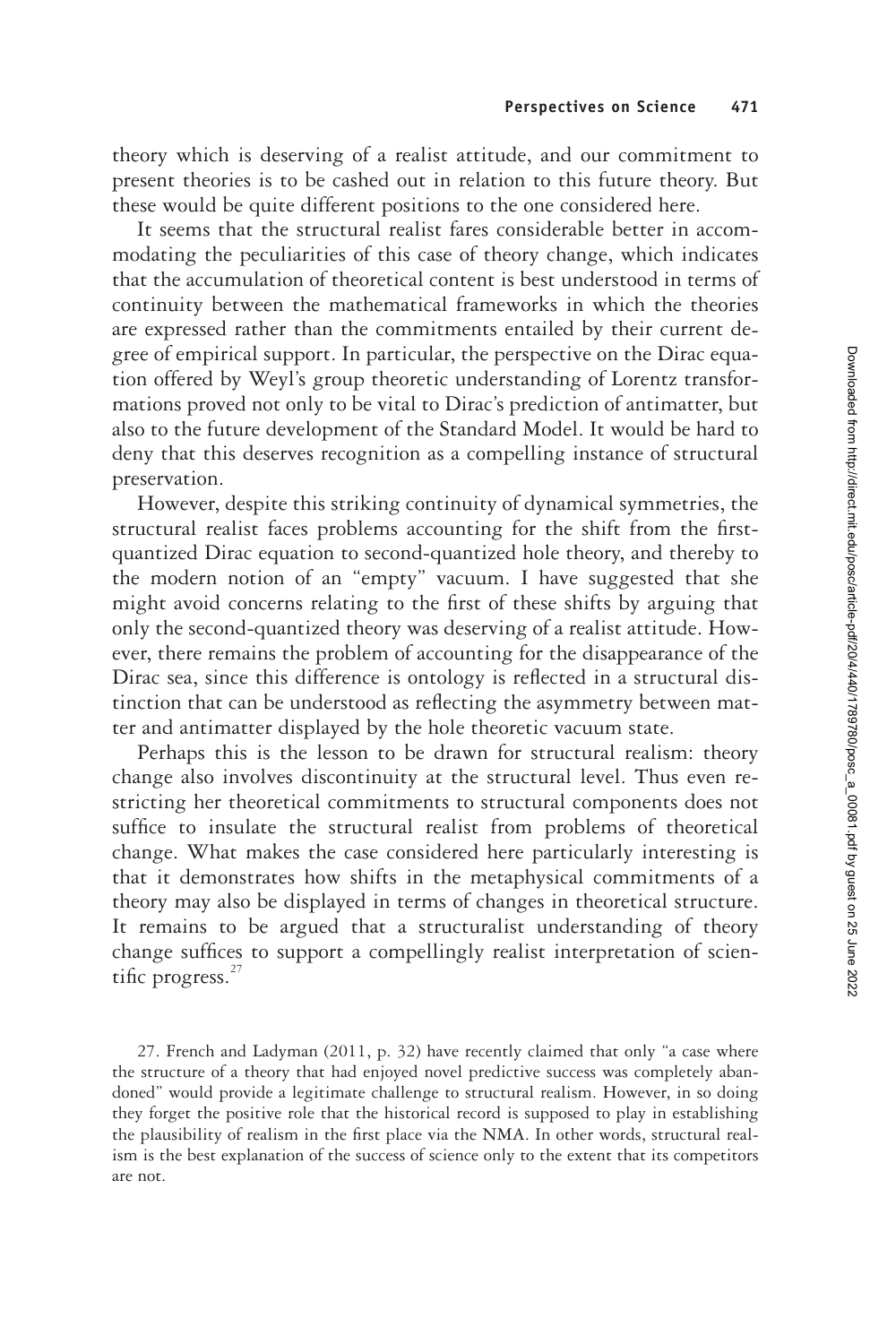#### **References**

- Bain, Jonathan and John Norton. 2001. "What Should Philosophers of Science Learn from the History of the Electron?" Pp. 451–65 in *The Birth of Microphysics.* Edited by J. Z. Buchwald and A. Warwick. Cambridge, Mass.: MIT Press.
- Baez, John C., Irving E. Segal, and Zhengfang Zhou. 1992. *Introduction to Algebraic and Constructive Quantum Field Theory.* Princeton, N.J.: Princeton University Press.
- Baker, David J. and Hans Halvorson. 2010. "Antimatter." *The British Journal for the Philosophy of Science* 61:93–121.
- Bethe, Hans A. and Edwin E. Salpeter. 1951. "A Relativistic Equation for Bound-State Problems." *Physical Review* 84:1232–42.
- Brattelli, Ola and Derek W. Robinson. 1997. *Operator Algebras and Quantum Statistical Mechanics.* Vol. 2. New York: Springer-Verlag.
- Darrigol, Oliver. 1986. "The Origin of Quantized Matter Waves." *Historical Studies in the Physical and Biological Sciences* 16:197–253.
- Darwin, Charles G. 1928. "The Wave Equations of the Electron." *Proceedings of the Royal Society of London A* 118:654–680.
- Dirac, Paul A. M. 1926. "Relativity Quantum Mechanics with an Application to Compton Scattering." *Proceedings of the Royal Society of London A* 111:405–23.
- Dirac, Paul A. M. 1927a. "The Compton Effect in Wave Mechanics." *Mathematical Proceedings of the Cambridge Philosophical Society* 23:500–07.
- Dirac, Paul A. M. 1927b. "The Physical Interpretation of the Quantum Dynamics." *Proceedings of the Royal Society of London A* 113:621–41.
- Dirac, Paul A. M. 1927c. "The Quantum Theory of the Emission and Absorption of Radiation." *Proceedings of the Royal Society of London A* 114:243–65.
- Dirac, Paul A. M. 1928. "The Quantum Theory of the Electron." *Proceedings of the Royal Society of London A* 117:610–24.
- Dirac, Paul A. M. 1930. "A Theory of Protons and Electrons." *Proceedings of the Royal Society of London A* 126:360–65.
- Dirac, Paul A. M. 1931. "Quantised Singularities in the Electromagnetic Field." *Proceedings of the Royal Society of London A* 133:60–72.
- Dirac, Paul A. M. 1932. "Relativistic Quantum Mechanics." *Proceedings of the Royal Society of London A* 136:453–64.
- Dirac, Paul A. M. 1934. "Discussion of the Infinite Distribution of Electrons in the Theory of the Positron." *Mathematical Proceedings of the Cambridge Philosophical Society* 30:150–63.
- Dirac, Paul A. M. 1977. "Recollections of an Exciting Era." Pp. 109–46 in *History of Twentieth Century Physics.* Edited by C. Weiner. New York: Academic Press.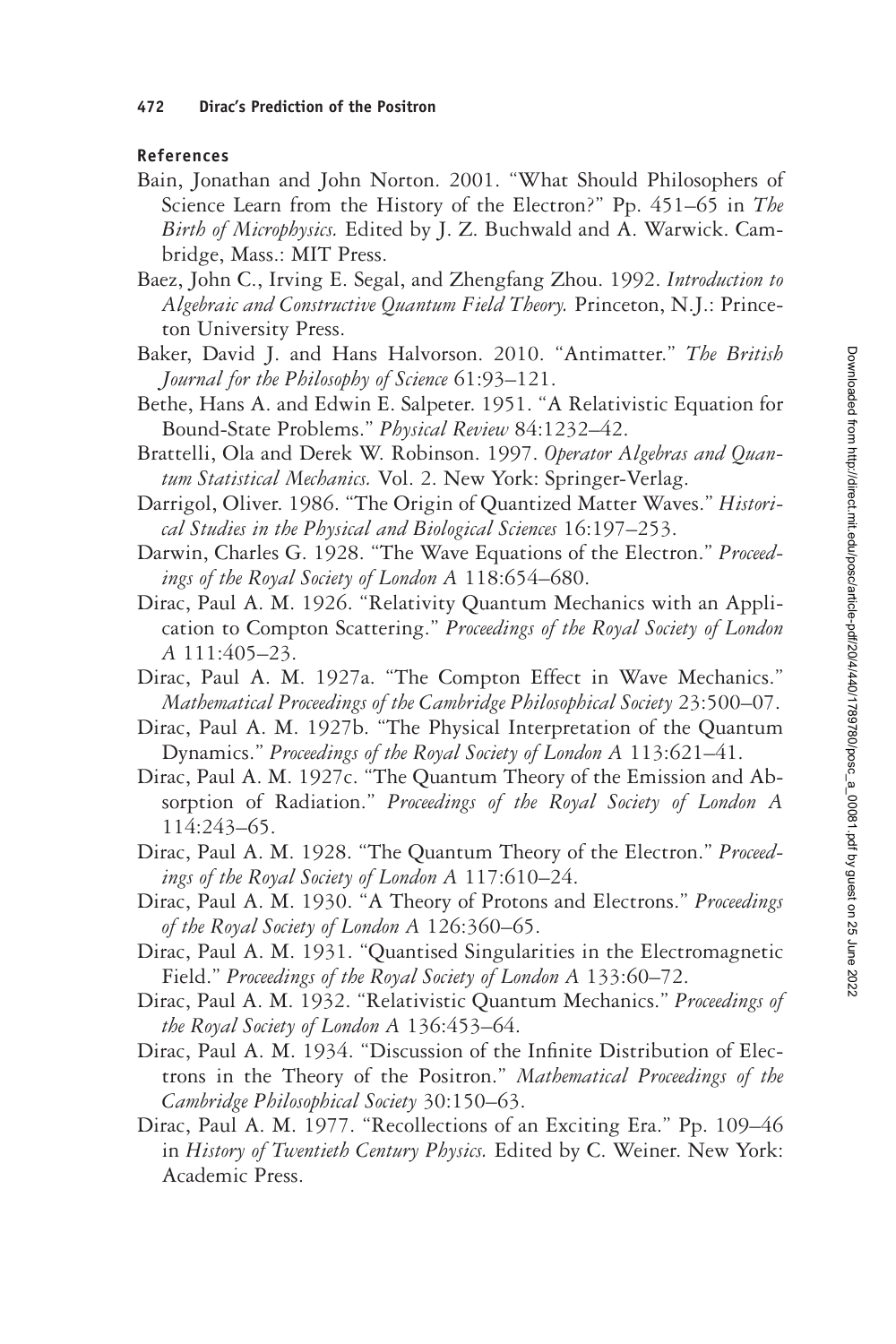- Dirac, Paul A. M., Fock, Vladimir and Boris Podolsky. 1932 "On Quantum Electrodynamics." *Physikalische Zeitschrift der Sowjetunion* 2:468– 79.
- Fock, Vladimir. 1932. "Konfigurationsraum and zweite Quantelung." *Zeitschrift Physik* 75:622–47.
- Fock, Vladimir. 1933. "Zur Theorie der Positronen." *Akademiia Nauk. Doklady:* 267–71.
- French, Steven. 2011. "Metaphysical Underdetermination: Why Worry?" *Synthese* 180:205–21.
- French, Steven. (forthcoming) "Unitary Inequivalence as a Problem for Structural Realism." *History and Philosophy of Modern Physics*
- French, Steven and James Ladyman. 2003. "Remodelling Structural Realism: Quantum Physics and the Metaphysics of Structure." *Synthese* 136:31–56.
- French, Steven and James Ladyman. 2011. "In Defense of Ontic Structural Realism." Pp. 25–42 in Scientific Structuralism. Edited by Alisa Bokulich and Peter Bokulich. New York: Springer.
- Furry, Wendell H. and J. Robert Oppenheimer. 1934. "On the Theory of the Electron and Positive." *Physical Review* 45:245–62.
- Gordon, Walter. 1926. "Der Comptoneffekt nach der Schrodingerschen Theorie." *Zeitschrift Physik* 40:117–32.
- Hanson, Norwood R. 1963. *The Concept of the Positron: A Philosophical Analysis.* Cambridge: Cambridge University Press.
- Klein, Oskar. 1929. "Die Reflexion von Elektronen an einem Potentialsprung nach der relativistischen Dynamik von Dirac." *Zeitschrift Physik* 53:157–65.
- Kragh, Helge. 1990. *Dirac: A Scientific Biography.* Cambridge: Cambridge University Press.
- Ladyman, James and Don Ross. 2007. *Every Thing Must Go: Metaphysics Naturalized.* Oxford: Clarendon Press.
- Laudan, Larry. 1981. "A Confutation of Convergent Realism." *Philosophy of Science* 48:19–49.
- Leplin, Jarrett. 1997. *A Novel Defense of Scientific Realism*. New York: Oxford University Press.
- Mehra, Jagdish and Helmut Rechenberg. 2001. *The Historical Development of Quantum Theory.* Vol. 6. New York: Springer.
- Moyer, Donald F. 1981a. "Evaluations of Dirac's electron, 1928–1932." *American Journal of Physics* 49:1055–62.
- Moyer, Donald F. 1981b. "Vindications of Dirac's electron, 1932–1934." *American Journal of Physics* 49:1120–25.
- Miller, Arthur I. 1994. *Early Quantum Electrodynamics: A Source Book.* Cambridge: Cambridge University Press.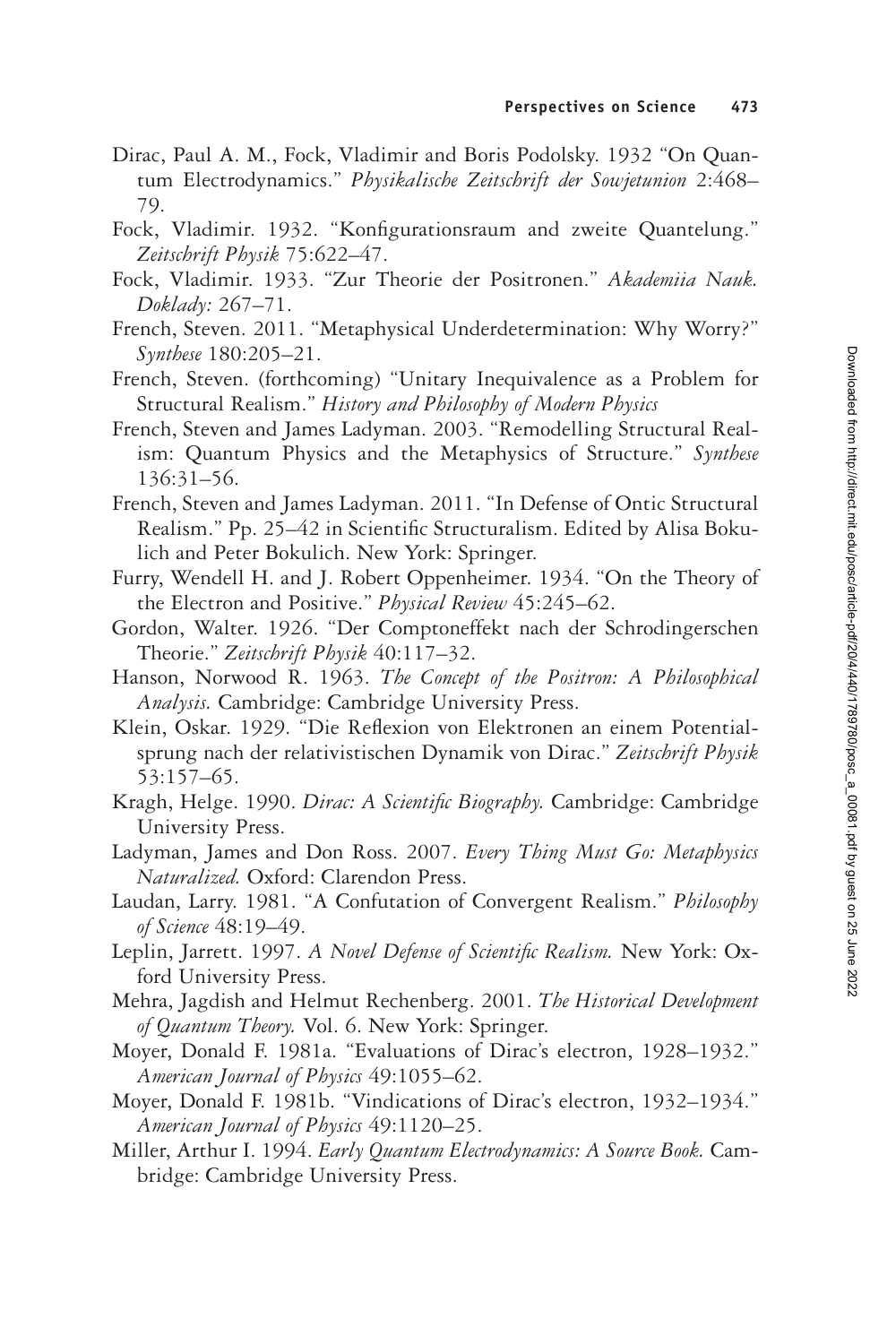- Musgrave, Alan. 1988. "The Ultimate Argument for Scientific Realism." Pp. 229–52 in *Relativism and Realism in Sciences.* Edited by R. Nola. Dordrecht: Kluwer Academic Press.
- Oppenheimer, J. Robert. 1930. "On the Theory of Electrons and Protons." *Physical Review* 5:562–63.
- Pais, Abraham. 1986. *Inward Bound: Of Matter and Forces In The Physical World.* Oxford: Oxford University Press.
- Pashby, Thomas. (unpublished) "Projective Geometry and the Origins of the Dirac Equation."
- Pauli, Wolfgang and Victor Weisskopf. (1934) 1994. "Quantization of the Scalar Relativistic Wave Equation." Pp. 188–205 in *Early Quantum Electrodynamics: A Source Book.* Edited by Arthur I. Miller. Translated by Walter Grant. Cambridge: Cambridge University Press.
- Peskin, Michael E. and Daniel V. Schroeder. 1995. *An Introduction to Quantum Field Theory.* Reading, Mass.: Addison-Wesley.
- Psillos, Stathis. 1999. *Scientific Realism: How Science Tracks Truth.* London: Routledge.
- Putnam, Hilary. 1975. *Philosophical Papers Vol. 2: Mind, Language and Reality.* Cambridge: Cambridge University Press.
- Roque, Xavier. 1997. "The Manufacture of the Positron." *Studies in History and Philosophy of Science B* 28:73–129.
- Ruetsche, Laura. 2003. "A Matter of Degree: Putting Unitary Inequivalence to Work." *Philosophy of Science* 70:1329–42.
- Ruetsche, Laura. 2011. *Interpreting Quantum Theories: The Art of the Possible.* Oxford: Oxford University Press.
- Ryckman, Thomas A. 2003. "The Philosophical Roots of the Gauge Principle: Weyl and Transcendental Phenomenological Idealism." Pp. 61– 88 in *Symmetries in Physics: Philosophical Reflections*. Edited by Katherine Brading and Elena Castellani Oxford: Oxford University Press.
- Saunders, Simon. 1991. "The Negative Energy Sea." Pp. 65–110 in *The Philosophy of Vacuum.* Edited by Simon Saunders and Harvey Brown. Oxford: Oxford University Press.
- Saunders, Simon. 2002. "Is the Zero-Point Energy Real?" In *Ontological Aspects of Quantum Field Theory.* Edited by M. Kuhlmann, H. Lyre, and A. Wayne. Singapore: World Scientific.
- Schweber, Silvan S. 1994. *QED and the Men who Made It: Dyson, Feynman, Schwinger, and Tomonaga.* Princeton: Princeton University Press.
- Wallace, David. 2009. "QFT, Antimatter, and Symmetry." *Studies in History and Philosophy of Science B* 40:209–22.
- Weisskopf, Victor. (1936) 1994. "The Self-Energy of the Electron." Pp. 157–68 in *Early Quantum Electrodynamics: A Source Book.* Edited by